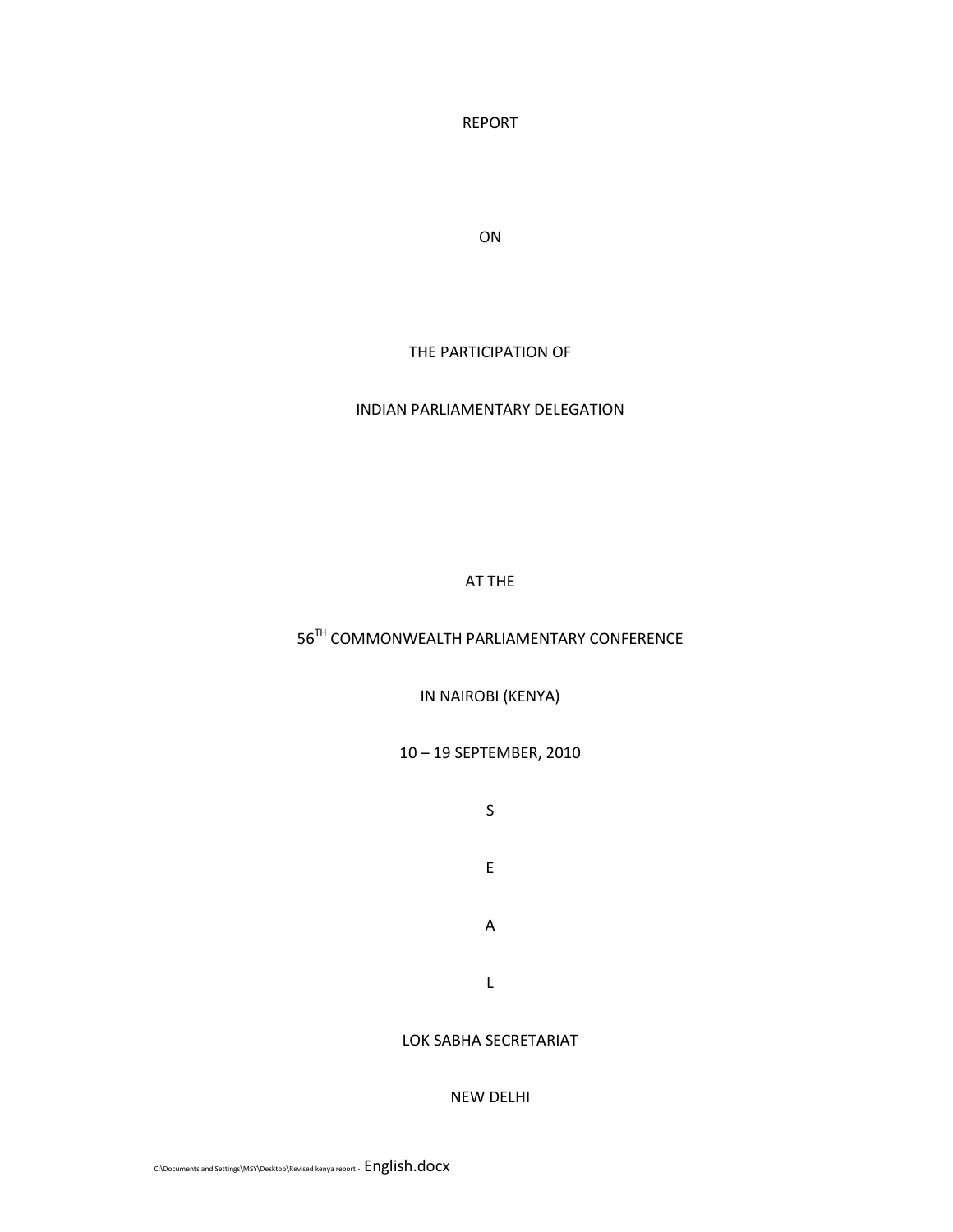REPORT

ON

#### THE PARTICIPATION OF

#### INDIAN PARLIAMENTARY DELEGATION

AT THE

# 56TH COMMONWEALTH PARLIAMENTARY CONFERENCE

IN NAIROBI (KENYA)

10 – 19 SEPTEMBER, 2010

Laid in the Lok Sabha on 15/12/2011

Laid in the Rajya Sabha on 15/12/2011

S E

A

L

LOK SABHA SECRETARIAT

#### NEW DELHI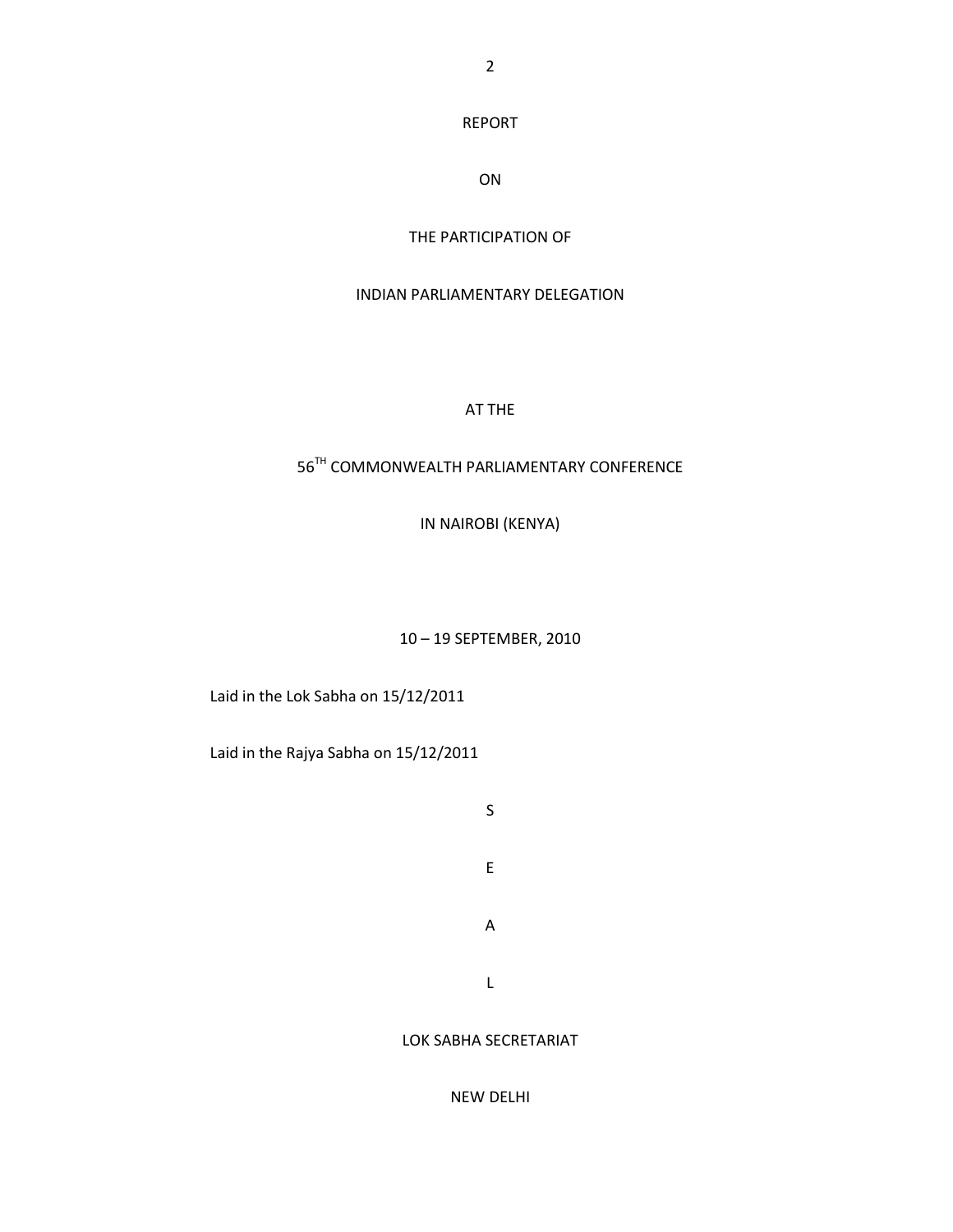#### **PREFACE**

The Commonwealth Parliamentary Association (CPA) is an Association of Commonwealth Parliamentarians. CPA enjoys the status of a charitable organization under the Charities Act of the United Kingdom. At present 175 National, State, Provincial and Territorial Parliaments and Legislatures with about 17,000 Parliamentarians are the Members of the Commonwealth Parliamentary Association.

2. The Association's mission is to promote the advancement of parliamentary democracy, enhancing knowledge and understanding of democratic governance.

3. The CPA's annual Commonwealth Parliamentary Conference provides an annual forum for discussions by bringing together Parliamentarians from across the globe, fostering cooperation and understanding and promoting the study in respect of good parliamentary practice. It is a platform where the Commonwealth countries interact and dwell on relevant related issues.

4. An Indian Parliamentary Delegation led by the Hon'ble Speaker, Lok Sabha attended the 56<sup>th</sup> Commonwealth Parliamentary Conference held in Nairobi, Kenya from 10 to 19 September, 2010.

5. The report brings out the details of India's participation at the above Conference.

6. I hope the information contained in the report will be of use to Members as and when the related issues come up for discussion in Parliament.

> T.K. Vishwanathan Secretary-General

New Delhi December, 2011 Agrahayana, 1933 (Saka)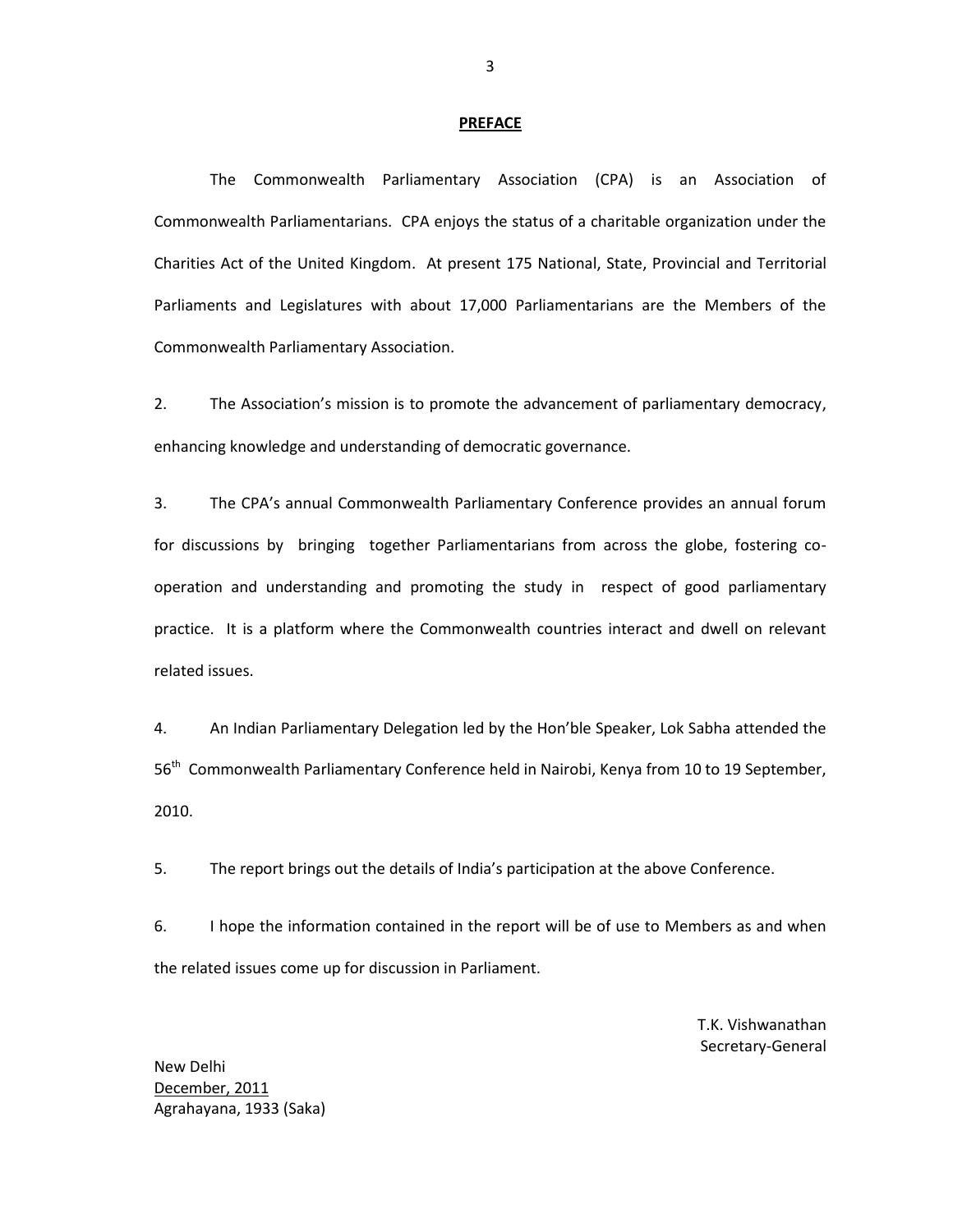### **CONTENTS**

| 1.  | Introduction                                       | 5              |
|-----|----------------------------------------------------|----------------|
| 2.  | Meeting of the CPA Executive Committee             | $\overline{7}$ |
| 3.  | Meeting of the Commonwealth Women Parliamentarians | 8              |
| 4.  | Official Opening of the Conference                 | 12             |
| 5.  | Workshops/Plenaries                                | 13             |
| 6.  | <b>CPA General Assembly</b>                        | 23             |
| 7.  | Meeting of the Indian Delegation                   | 25             |
| 8.  | Meeting of the Society of Clerks at the Table      | 25             |
| 9.  | <b>Social Functions</b>                            | 26             |
| 10. | Conclusion                                         | 26             |
|     | Annexure I                                         | 28             |
|     | Annexure II                                        | 33             |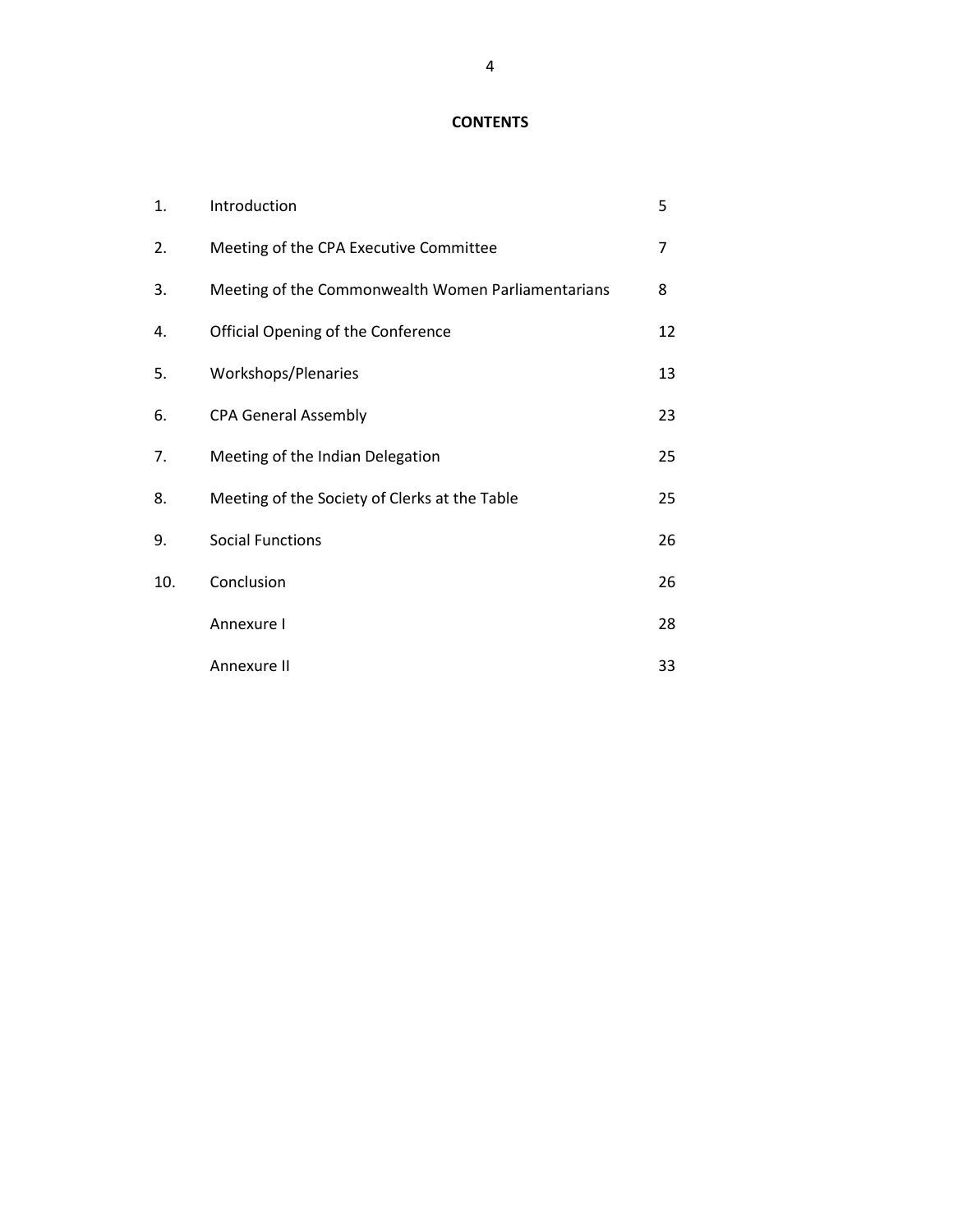# **56TH COMMONWEALTH PARLIAMENTARY CONFERENCE, NAIROBI,**

### **KENYA, 10-19 SEPTEMBER, 2010**

### **REPORT**

### **1. Introduction**

1.1 The CPA was founded in 1911 as the Empire Parliamentary Association and its affairs were administered by the United Kingdom Branch. Evolving with the Commonwealth, the CPA in 1948 adopted its present name, changed its rules to enable all member Branches to participate in the Association's management, and established a separate Secretariat to manage its affairs. The CPA is an Association of Commonwealth Parliamentarians who, irrespective of gender, race, religion or culture, are united by community of interest, respect for the rule of law and individual rights and freedoms, and by pursuit of the positive ideals of parliamentary democracy. Global political issues and developments in the parliamentary system are analyzed in conference debates among leading Parliamentarians representing Parliaments and Legislatures throughout the Commonwealth. These plenary conferences were biennial from 1948 to 1959 and annual since 1961. A summary of the main views expressed in conference debates is sent to Members, Commonwealth governments and international agencies. The conference period also encompasses meetings of the General Assembly, the Executive Committee, Small Branches Members, Commonwealth Women Parliamentarians and Parliamentary Clerks and Secretaries.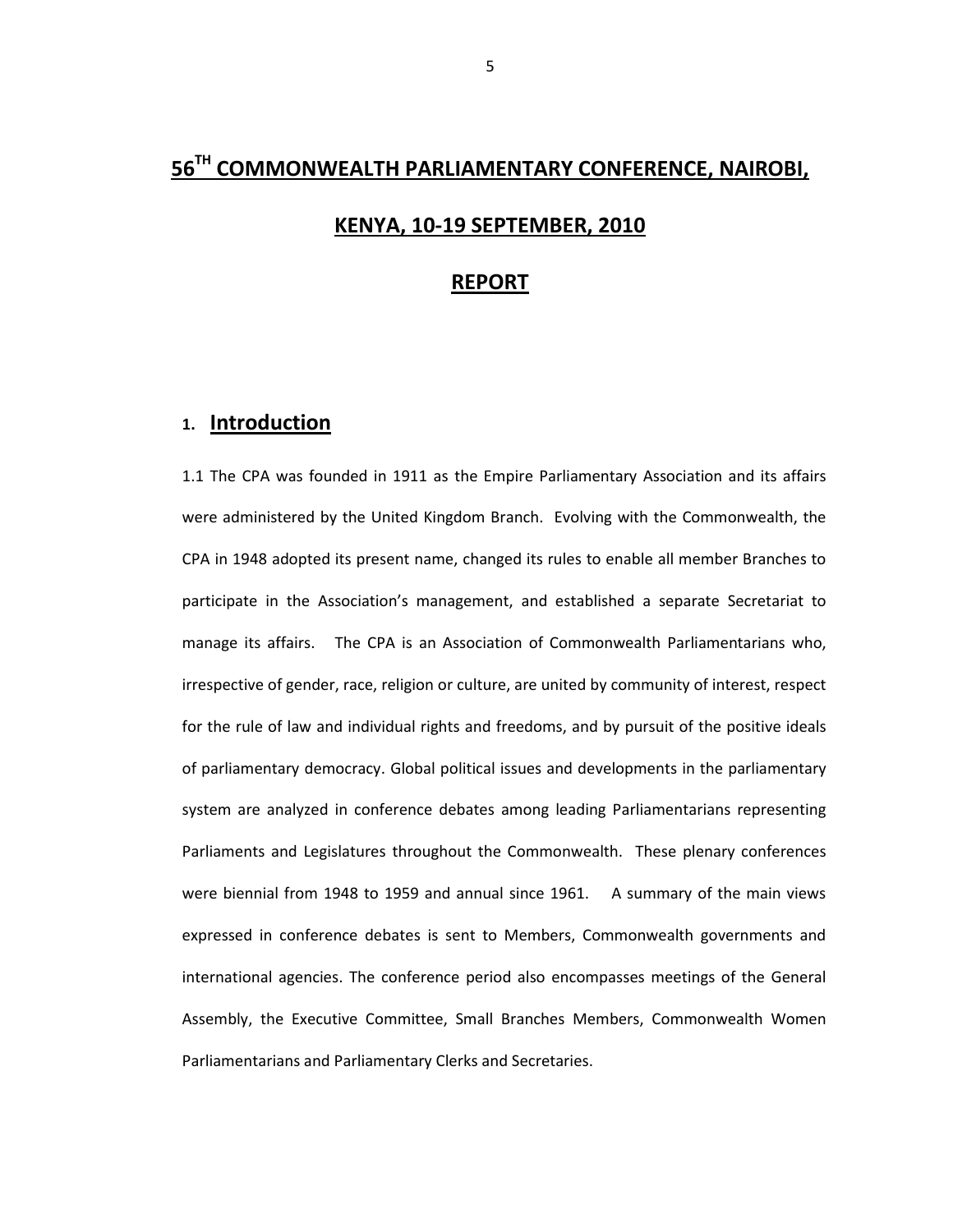The 56<sup>th</sup> Commonwealth Parliamentary Conference was hosted by the Parliament of Kenya at Nairobi from 10 to 19 September, 2010. The Indian Delegation to the Conference was led by the Hon'ble Speaker, Lok Sabha Smt. Meira Kumar and comprised the following Members from India Union CPA Branch (Parliament of India):-

- 1. Smt. Meira Kumar Hon'ble Speaker, Lok Sabha Leader of the Delegation and Regional Representative from CPA India Region **Delegates** 2. Ms. Sushila Tiriya, MP Rajya Sabha 3. Shri Harin Pathak, MP Lok Sabha 4. Shri Moinul Hassan, MP **Rajya Sabha** 5. Smt. Ingrid Mcleod, MP Contract Lok Sabha 6. 7. Smt. Harsimrat Kaur Badal, MP Shri P.D.T. Achary, Secretary-General, Lok Sabha Lok Sabha Regional Secretary Of CPA India Region and Member, Society of the Clerks-at-the Table 8. Shri Amitabh Mukhopadhyay, Joint Secretary, Lok Sabha Secretariat Secretary to the Delegation **Observers** 9. Dr. V.K. Agnihotri, Secretary-General, Rajya Sabha Member of the Society of the Clerks-atthe-Table 10. Shri Dina Nath Pandey, Principal Secretary to Hon'ble Speaker, Lok Sabha 11. Shri N.S. Walia, Director, Rajya Sabha Secretariat 12. Smt. Abha Singh Yaduvanshi, Director Lok Sabha Secretariat
- 13. Shri Gurnam Singh, Joint Director, Rajya Sabha Secretariat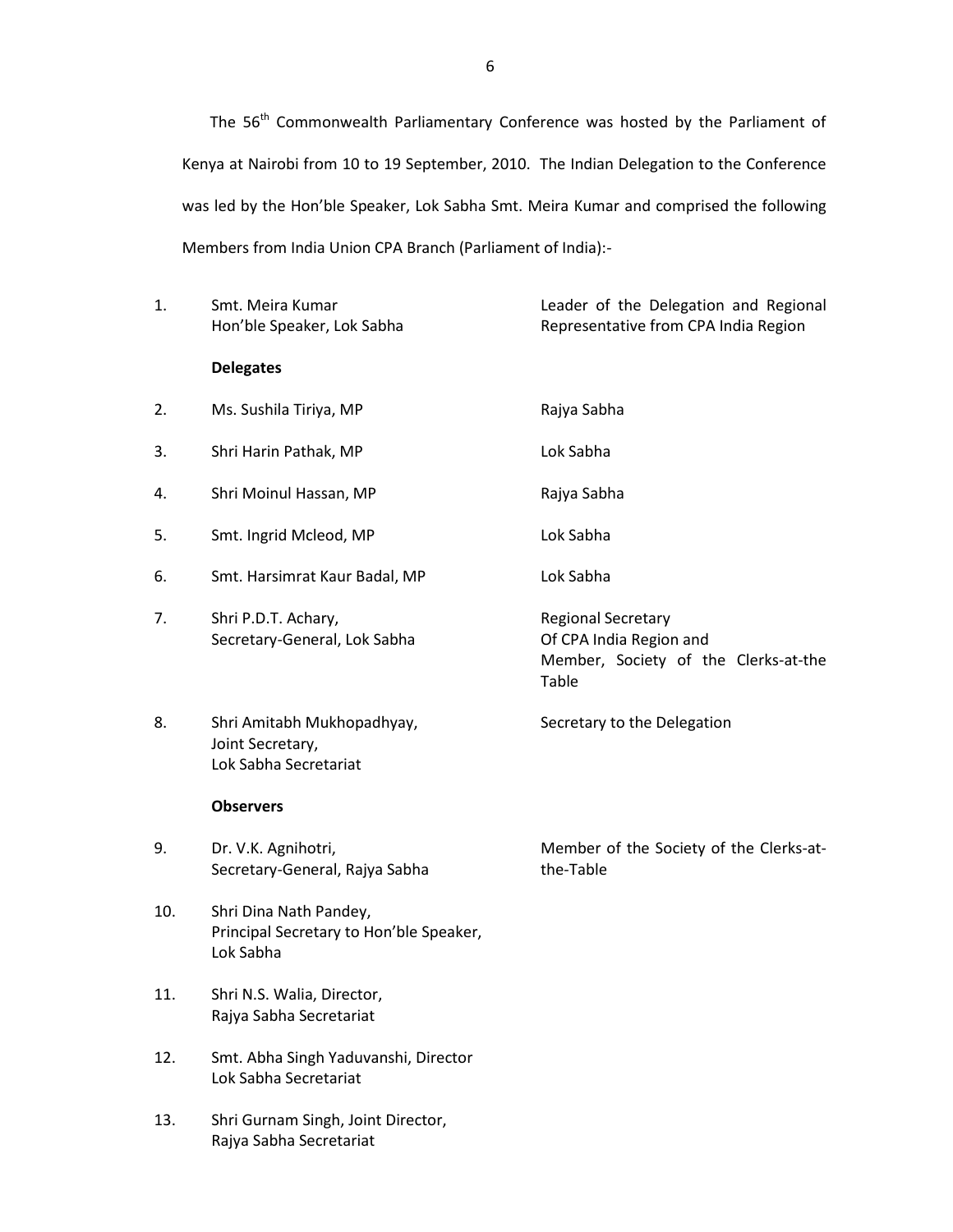- 14. Shri S.R. Mishra, Deputy Secretary, Lok Sabha Secretariat
- 15. Shri Krishan Pal Balyan, OSD to Hon'ble Speaker, Lok Sabha
- 16. Shri Pankaj Kumar Sharma, Sr. Protocol Assistant, Lok Sabha Secretariat

Delegates from the Indian State CPA Branches also attended the Conference as per details given at Annexure (i).

- 1.2 The delegates from India Union CPA Branch travelled to Nairobi in groups. The Hon'ble Speaker, accompanied *inter-alia* by the Secretary-General, Lok Sabha and the Principal Secretary to HS and other officials left Delhi for Kenya via Dubai on 09 September, 2010. After attending the conference, Hon'ble Speaker and the accompanying officers returned to Delhi, via. Dubai on 21 September, 2010. Smt. Sushila Tiriya, MP (RS) & Smt. Harsimrat Kaur Badal, MP(LS) left Delhi via Dubai for Nairobi on 11 September, 2010. The other members of the delegation departed for Nairobi on 12 September, 2010 from Delhi.
- 1.3 Hon'ble Speaker, Lok Sabha was accompanied by her spouse. Smt. Ingrid Mcleod, MP, Lok Sabha was also accompanied by her spouse.

### 2. **Meetings of the CPA Executive Committee**

- 2.1 The meetings of the Executive Committee were chaired by Hon'ble Dato' Seri Mohd. Shafie Apdal, Chairman of the CPA Executive Committee and Minister of Rural and Regional Development, Malaysia.
- 2.2 Smt. Meira Kumar, Hon'ble Speaker, Lok Sabha, Shri Hashim Abdul Halim, Hon'ble Speaker, West Bengal Legislative Assembly and Treasurer of the CPA. Shri Tanka

7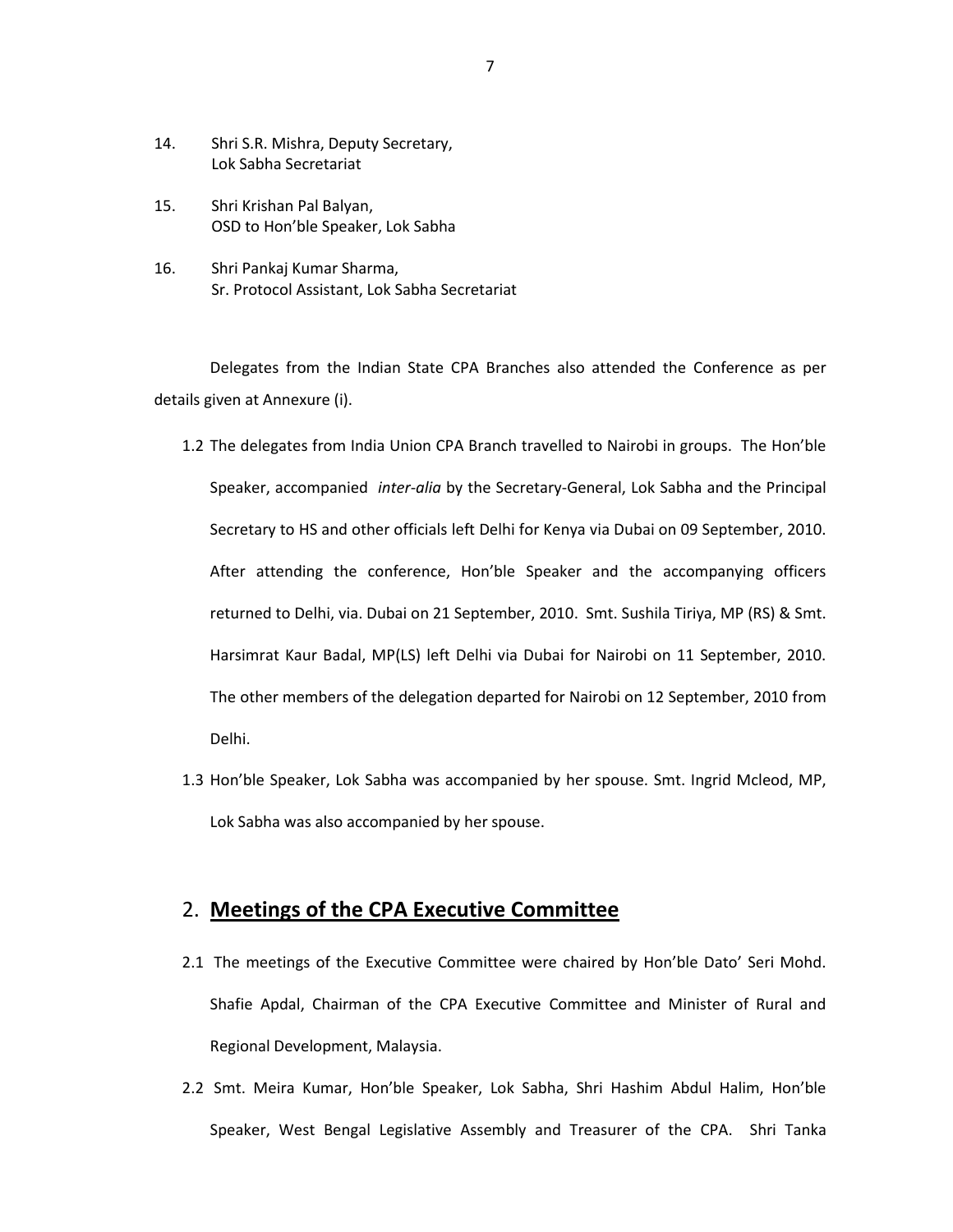Bahadur Rai, Hon'ble Speaker, Assam Legislative Assembly and Shri Harmohinder Singh Chattha, Hon'ble Speaker, Haryana Legislative Assembly alternate to Shri Uday Narain Chauduary, Hon'ble Speaker, Bihar Legislative Assembly attended the meetings of the CPA Executive Committee held at Nairobi on 11 and 12 September, 2010. The decision of the Executive Committee were put before the General Assembly held on 18 September, 2010 at Tsavo Ballroom, KICC. The members of the Executive Committee attended the CPA Plenary Conference also.

- 2.3 . Later, a meeting of the New Executive Committee was held on 18 September, 2010 at 1500 hours in VIP lounge, KICC on 18 September, 2010. The Chairperson welcomed the new members to the Executive Committee. From India the meeting was attended by Smt. Meira Kumar, Hon'ble Speaker Lok Sabha and Chairman of India Region CPA, Shri Harmohinder Singh Chattha, Hon'ble Speaker, Haryana Legislative Assembly and Shri Wanglin Lowandong, Hon'ble Speaker Arunachal Pradesh Legislative Assembly as alternate to Shri Tanka Bahadur Rai, Hon'ble Speaker, Assam Legislative Assembly (who left early in the day).
- 2.4 Hon. Marwick T. Khumalo, MP, Swaziland was elected unopposed by the New Executive Committee as Vice-Chairperson of CPA for the period 2010-11.

### **3. Meetings of the Commonwealth Women Parliamentarians**

3.1 Meeting of the Steering Committee of the Commonwealth Women Parliamentarians (CWP) were held on 10 September, 2010. No member from India Region participated in the meeting, however, a report on developments in India relating to gender matters, highlighting the institutional structures and constitutional provision in India to safeguard the rights of women and steps being taken to ameliorate their condition was sent to CPA for record.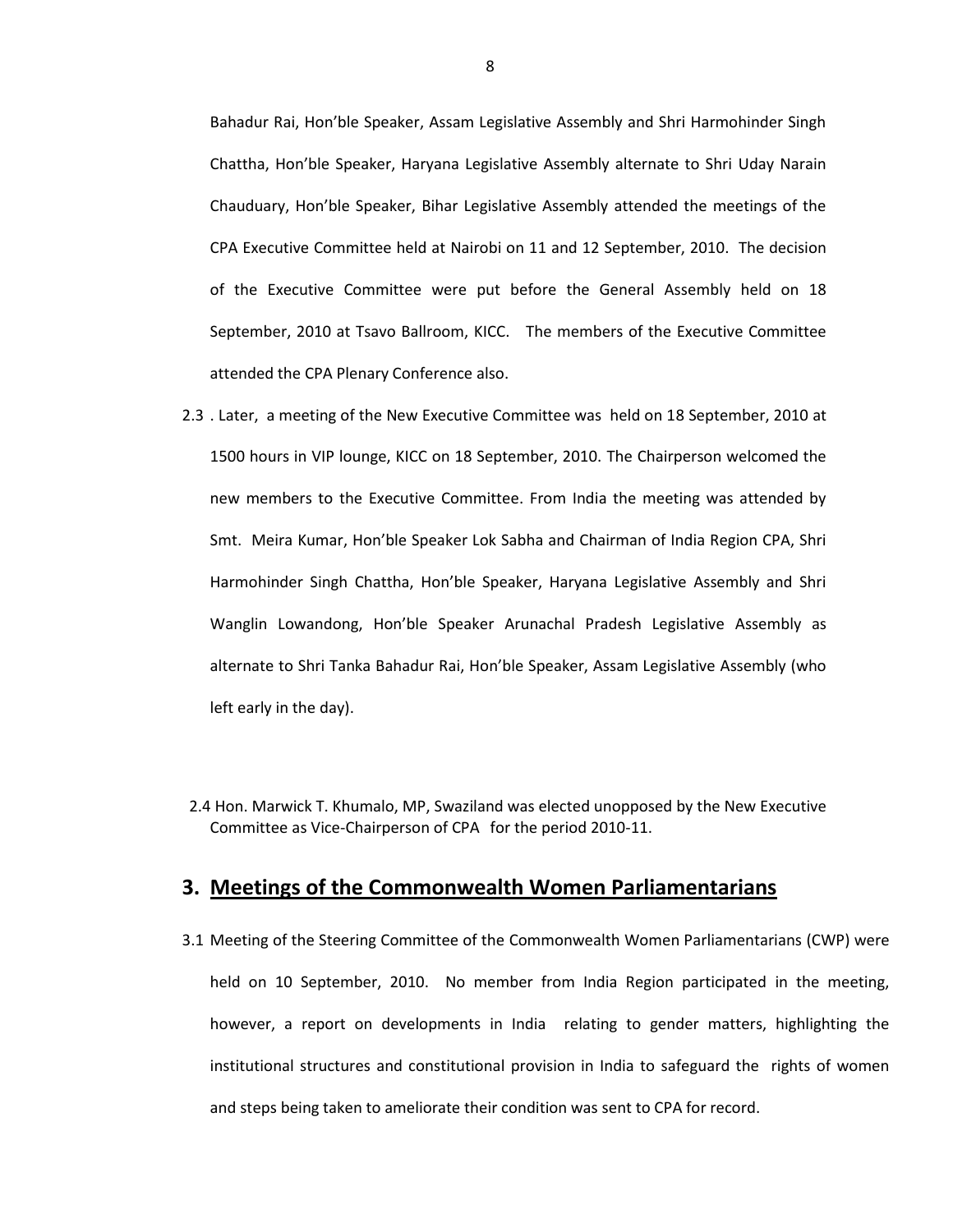### 3.2 The 2<sup>nd</sup> CWP Conference was held on 13 September, 2010 at 900 hours at Aberdares Room KICC.

The theme of the CWP Conference was **"The Status of Women in 2010"**

#### **Plenary Sessions:**

- **1.** Strategies to increase women's representation in Parliament
- **2.** Enhancing participation of women in decision-making processes
- **3.** Women as migrant workers
- **4.** Reform of Political Parties Working towards Democracy

#### **3.3 CWP Business Meeting**

CWP Business Meeting was to be held in Amphithreatre of Kenya International Conference Centre (KICC) on Friday  $17<sup>th</sup>$  September, 2010 at 0800 hours. However, the venue was changed to Aberdares Room KICC. The meeting was Presided Over by Hon'ble Amina Abdallah, MP from Kenya. **Hon'ble Kashmala Tariq, MNA, Chairperson CWP and Dr. William F. Shija, Secretary-General, CPA were also on dais.**

- **I.** The **apologies** from the CWP Steering Committee Meeting were read out to the Business Meeting. The apologies were read out *inter-alia* for Hon'ble Kumari Selja, MP and Minister of State in the Ministry of Housing and Urban Poverty Alleviation.
- **II. CWP Report:** The CWP Chairperson Ms. Kashmala Tariq, MNA read out the CWP Steering Committee Report. **The same was adopted.**
- **III. Anthem:** A proposal from Cameroon came that the CWP may have a women's anthem (the text of which is enclosed). It was seconded by Smt. Bharati Mukherjee, MLA from West Bengal Legislative Assembly. **The same was then adopted** by the Assembly as the Women's anthem **by voice vote**.
- **IV. Declaration of Vice-Chairperson: Hon'ble Rebecca Kadaga, MP** and Deputy Speaker of the Parliament of Uganda was elected the Vice-Chairperson of CWP at the CWP Steering Committee Meeting held on 10 September. She is the CWP Steering Committee Member from Africa Region. **She was declared elected as Vice-Chairperson for the year 2010-11.**
- V. **Election for the CWP Chairperson:** The term of the Chairperson is for a period of three years. This is the third election which is taking place for the CWP Chairperson. The term of the Chairperson elected for this post would be 2010- 13. At the final stage there were **two candidates** in the fray for the post of CWP Chairperson. The candidates were:-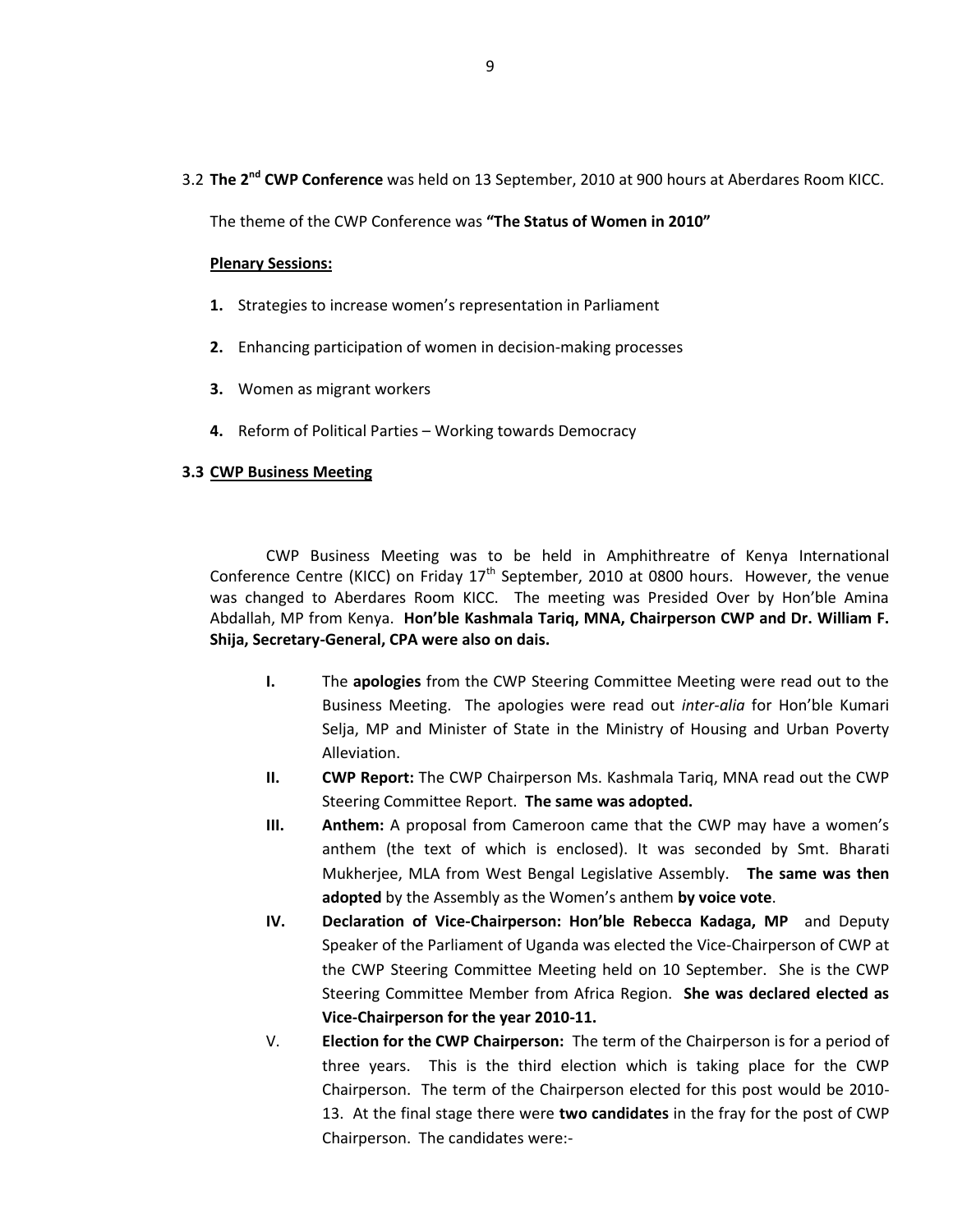- **(i) Hon. Alix Boyd Knights, MHA and Speaker, House of Assembly Dominica &**
- (ii) **Ms Charlotte L'Écuyer, MNA, from Quebec, Canada**.

It was decided and agreed upon in the CWP Steering Committee meeting held on  $10^{th}$  September, 2010 and also at CWP Conference held on 13 September, 2010 that the final electoral roll may be put up for information 10 hours before the elections were to be held rather than 24 hours (as mentioned in the rules) **as per Rule 5C**:

"Delegates and secretaries shall advise the CPA Secretariat of any errors or omissions in the preliminary roll prior to the closure of the roll 24 hours prior to the scheduled start of the General Assembly session/Commonwealth Women Parliamentarians Business Meeting at which the vote will take place"

Because of the tours and excursions of the delegates/CPA Secretariat Staff/Host Staff in different groups. The preliminary rolls were removed from each of the hotels designated for the Conference and the final electoral roll were put up.

VI. On 16 September 2010 when the CPA Secretariat staff came back from the tour/excursion they received **letter from South Africa to switch some of their registered observers to the delegates**. This issue was raised before the agenda for the CWP Business Meeting. It may be mentioned here that the name of Smt. Ingrid Mcleod, MP (earlier Observer) was sent to the CPA Secretariat to be included as delegate in place of Smt. Mausam Noor, MP. The name of all the Members attending the Conference was in the electoral roll. Therefore, India did not have any issue in this regard.

As per the electoral rules observers are not included in the final electoral roll as they are not entitled to vote as substitutes for delegates until intimated before the commencement of the Conference.

Now, the issue before the Assembly was whether to **waive the Rule 5F** which states **"Observers may not substitute for absent delegates during voting**" which was argued upon by many delegates from African countries as well as from Canada, and Australia**. Smt. Bharati Mukherjee, MLA, West Bengal, India said "All delegates and observers who are representatives of the people, should be allowed to vote".**

After long discussion **it was decided that the Rules be waived and the observers, as per the letter from South Africa be included as delegate for the**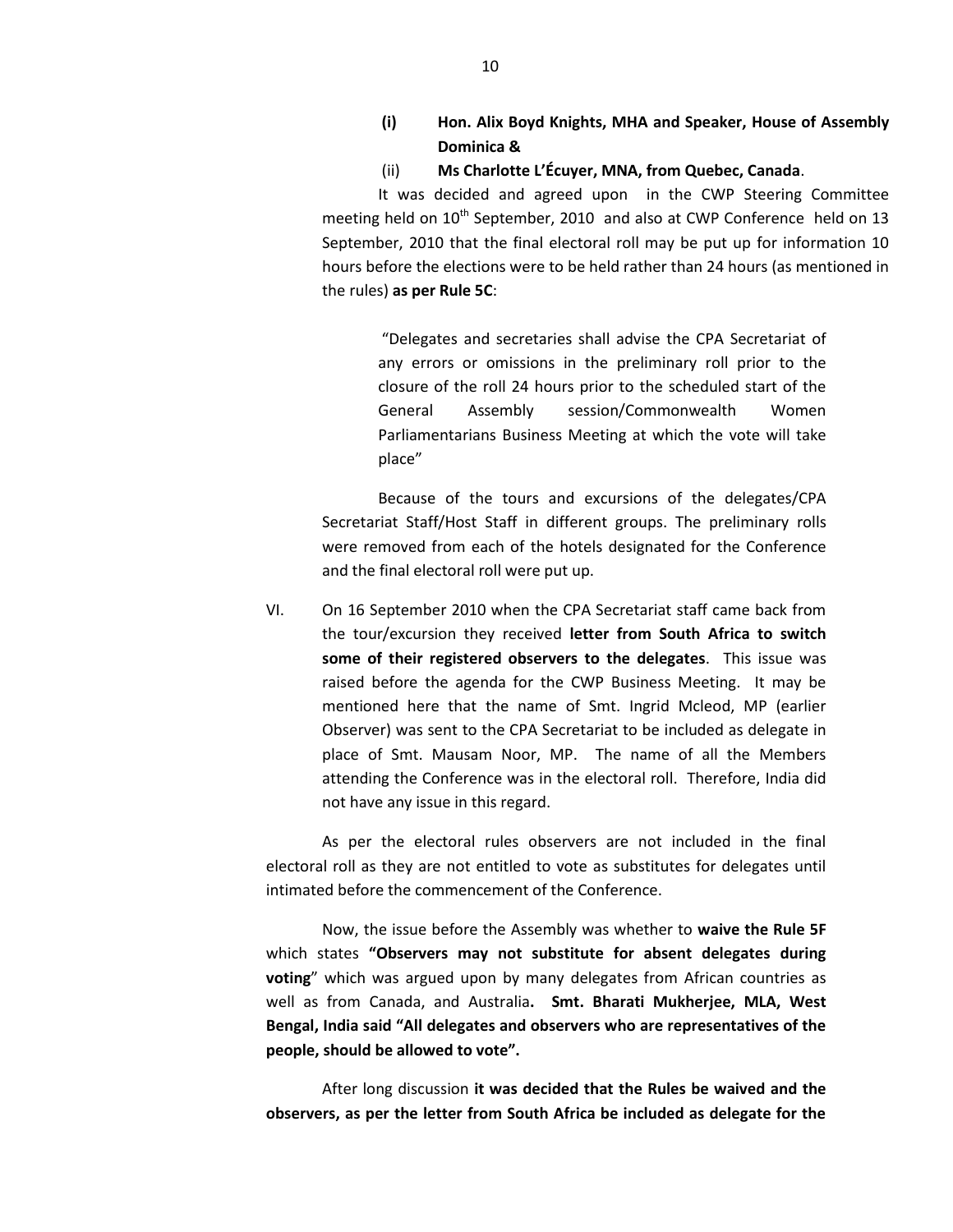**voting purposes. It was then decided to amend the rule by voice vote to re work and add the names on the electoral roll**. A break of 15 minutes was taken

#### **Break for 15 Minutes**

After the break the rolls were distributed to the Members (copy enclosed) when the rolls were distributed the representatives from **Sierra Leone** mentioned that their branch was earlier suspended but during the Conference they had come out of suspension and so they may be treated as delegates and they have the right to vote. The Assembly at CWP Business Meeting agreed to include their names in the electoral list. **Their names were then written by hand** as they were not available in the revised typed list. Subsequently, **they were allowed to vote.**

The Secretary-General, CPA took out the chit for the first candidate to speak before the Assembly. Ms. Charlotte L'Ecuyer from Quebec, Canada spoke for 10 minutes before the Assembly and Hon. Alix Boyd Knights, MHA from Dominica, the other contender went out of the room. Thereafter, Hon. Alix Boyd Knights, spoke for 10 minutes while Ms Charlotte L'Écuyer went out of the room.

There were two ballot boxes brought for the ballot, however, the CWP Business Meeting requested that there be a call out of the names of each women delegate region-wise. **From India Region Hon'ble Speaker Smt. Meira Kumar, Ms. Sushila Tiriya, MP, Smt. Harsimrat Kaur Badal, MP, Smt. Ingrid Mcleod, MP Mrs. Pranatee Phukan, MLA from Assam and Ms. Bharati Mukherjee, MLA from West Bengal were called out.** Each Member as called out came and voted.

**As per rule 6 (c) of the Constitution of CPA** Tellers are nominated by the Returning Officer to count votes. Such Tellers so far as possible shall not be from the same region as any of the candidates and each candidate shall be entitled to have one representative present at the counting of the votes. **Hon. Dr. Perpetua S. Fernandopulle, MP from Sri Lanka and Ms. Moana Mackey, MP from New Zealand were appointed as Tellers.** Secretary-General, CPA as per the request from the CWP Business Meeting counted the votes in front of the entire CWP Business Meeting instead of counting in a separate room . The Assembly wanted the Secretary-General to count the votes loudly. Each vote was then counted aloud before the Assembly.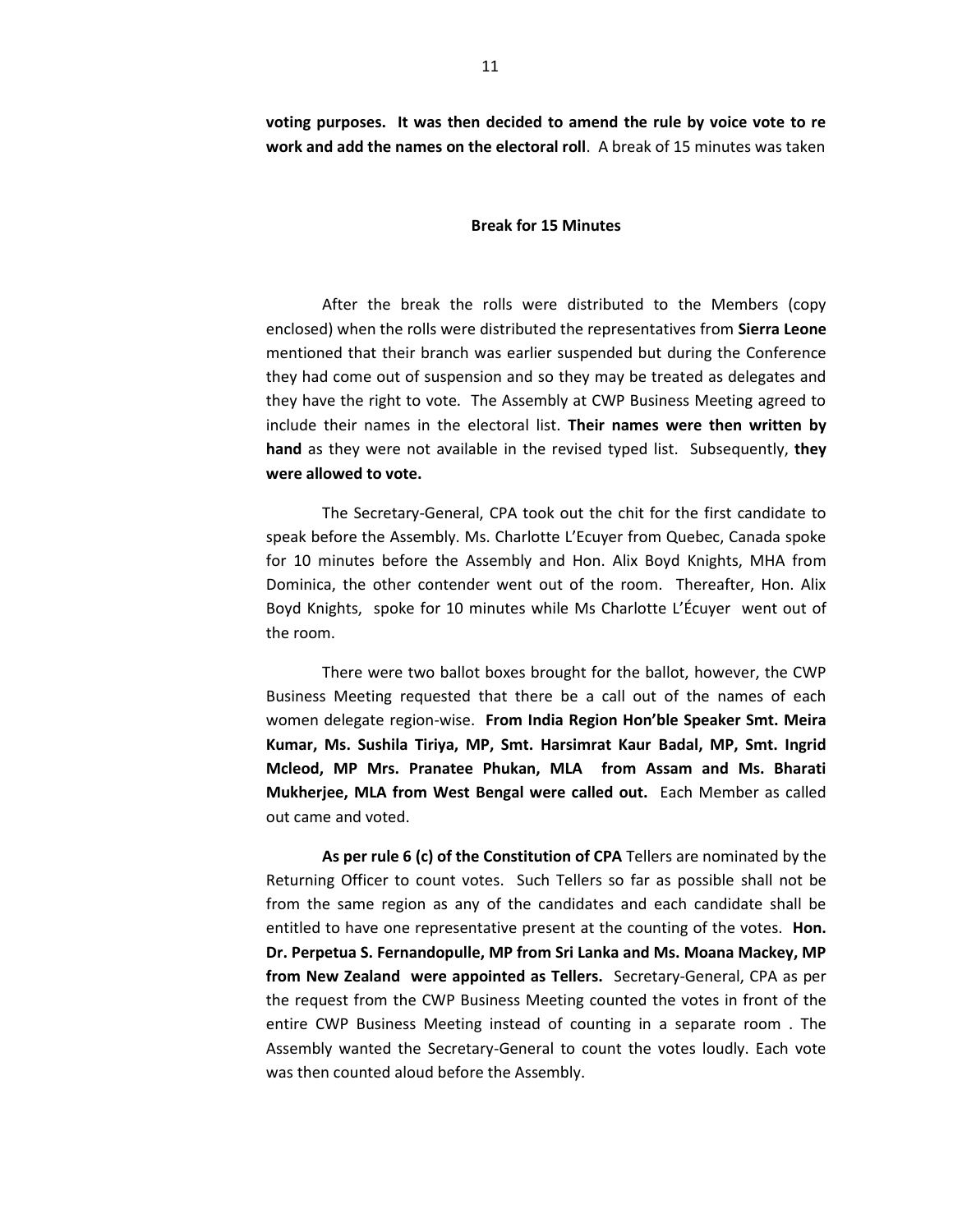The results were then declared by the Secretary-General.

| <b>Total votes</b>                                                            | 74  |
|-------------------------------------------------------------------------------|-----|
| Hon. Alix Boyd Knights, MHA and Speaker, House of Assembly<br><b>Dominica</b> | 54  |
| Ms. Charlotte L'Ecuyer                                                        | 18  |
| spoiled votes                                                                 | ุกว |

**Hon. Alix Boyd Knights, MHA and Speaker, House of Assembly Dominica** was declared elected. She took the Chair of the CWP for three years i.e. 2010-13.

The CWP Business Meeting then adjourned

### **Plenary Conference**

**The Plenary Conference was held at KICC from 14-18 September, 2010. The theme of the Conference was "Parliament and Development in 21st Century thus Far and Beyond".** 

# 4. **Opening of the Conference**

4.1 The Conference was inaugurated by H.E. Hon. Mwai Kibaki, President of the Republic of Kenya and Commander -in-Chief of Defence Forces, at 10 A.M. on 14 September, 2010 at the Tsavo Ballroom, Kenyatta International Conference Centre. The theme of the Conference was "Parliament and Development in the  $21<sup>st</sup>$  Century: Thus Far and Beyond". He emphasized that it is the most appropriate theme. He mentioned that **discussion under the theme comprise the key development challenges facing our countries. He stressed in particular, the issues of**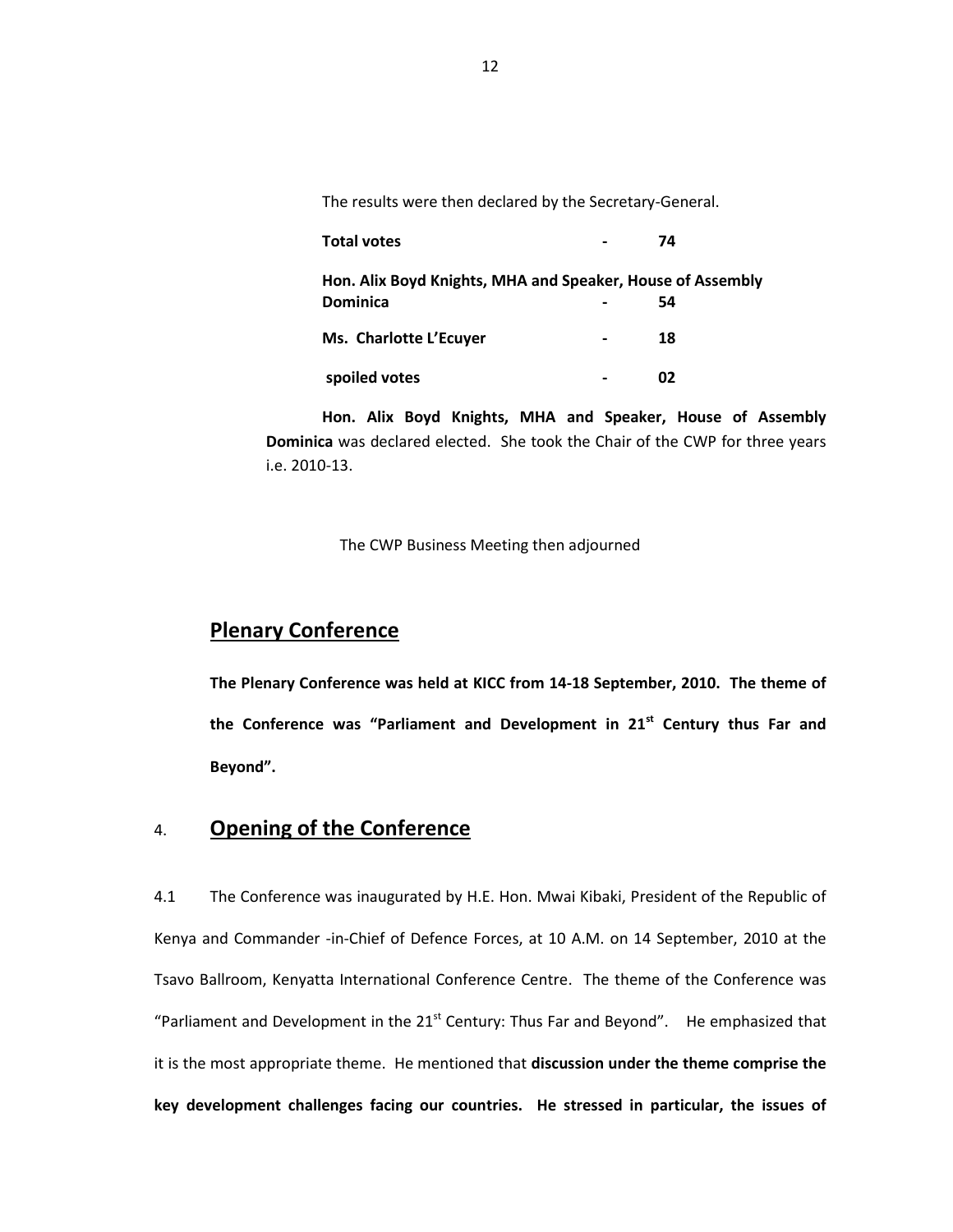**climate change and energy, status of women migrant workers as well as peace and security are relevant developmental challenges which the countries are confronted with and requires immediate attention.** He stressed the utmost need for achieving sustainable development by making enough and effective development options of environment friendly technology. He brought to the fore the role of parliamentarians in protection of migrant workers which is presently a very important issue and many countries are facing difficulties. He emphasized the obligation on countries to cut down on the use of fossil fuels through conscious investments in low carbon renewable energies which are environment friendly.

4.2 Rt. Hon. Sir Alan Haselhurst, alternate to the Vice-President of CPA Rt. Hon. John Bercow, MP, Speaker of the House of Commons, U.K. proposed a vote of Thanks.

4.3 The Inaugural Function was attended by Smt. Meira Kumar, Hon'ble Speaker, Lok Sabha and President of CPA India Region and the other Members of the Indian Delegation. After the Inaugural Function official photograph of the Delegates and observers was taken Regionwise.

4.4 Thereafter, separate briefings were held for delegates, observers, Workshop Moderators, Discussion leaders, Rapporteurs and Session Secretaries which were attended by the other members of the Indian Delegation.

5.1 During the Conference eight workshops and two plenary sessions were held.

The first Plenary Session held on Tuesday, the 14 September, 2010 at Tsavo Ballroom was addresses by Secretaries General of Commonwealth Parliamentary Association and Commonwealth followed by question- answer session.

### **Plenary-I**

**Addresses by the CPA Secretary-General and the Commonwealth Secretary-General – Plenary-I**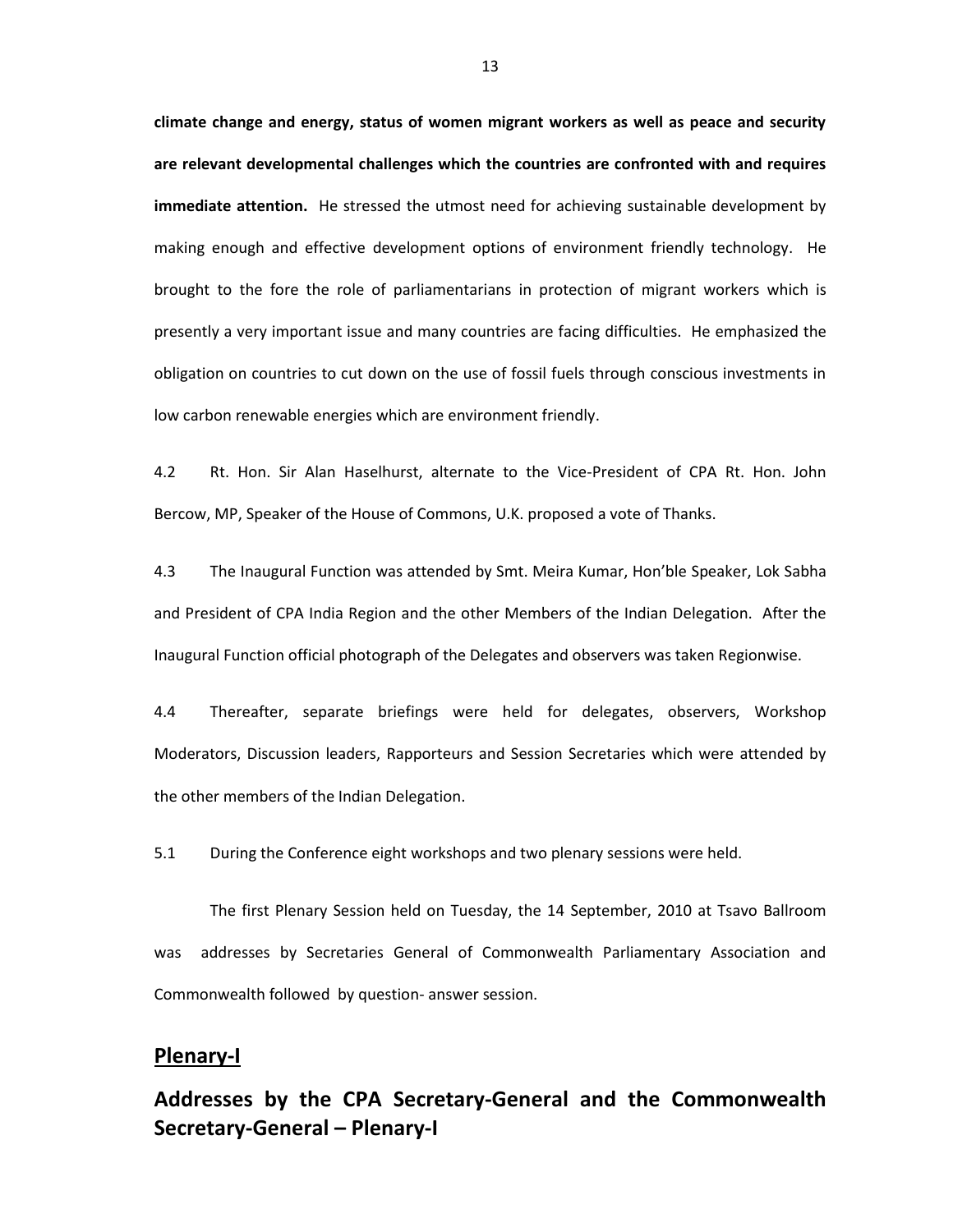5.1 In the afternoon session which began at 1530 hrs. on 14 September, 2010 Hon'ble Shri Kamalesh Sharma, Secretary-General of Commonwealth and Dr. William F. Shija, Secretary-General of Commonwealth Parliamentary Association addressed the delegates followed by Question-Answer Session at Tsavo Ballroom, KICC.

5.2 **Secretary-General, Commonwealth Parliamentary Association** in his address inter-alia mentioned the following:

"I am delighted to join you all in thanking the host, the CPA Kenya Branch, the Government and people of Kenya, for the warm reception and wonderful hospitality extended to us since we first arrived in Nairobi. I join you in expressing our gratitude to His Excellency, Mwai Kibaki, President of the Republic of Kenya and Commander-in-Chief of the Kenya Defence Forces for his words of wisdom, advice and encouragement when he officially opened the conference this morning.

We express condolences and sympathy for the people of Pakistan, for the loss of lives and property due to the floods that hit that country recently, affecting millions of people to this day.

The Association originally assisted in the political struggles for independence and the removal of discriminatory systems. In recent years, it has also assisted thousands of Parliamentarians, staff and individual Parliaments to standardize parliamentary practice and improve skills. These activities have largely been facilitated through numerous discussions, exchange of professional information and actual in-house training. The CPA conferences therefore, contrary to critics, are not 'talking shops'. They are serious parliamentary training sessions.

The CPA, as mentioned before, is now nearly a century old. We plan to celebrate its centenary in July next year. Since its establishment in 1911, the CPA membership, as is the case for the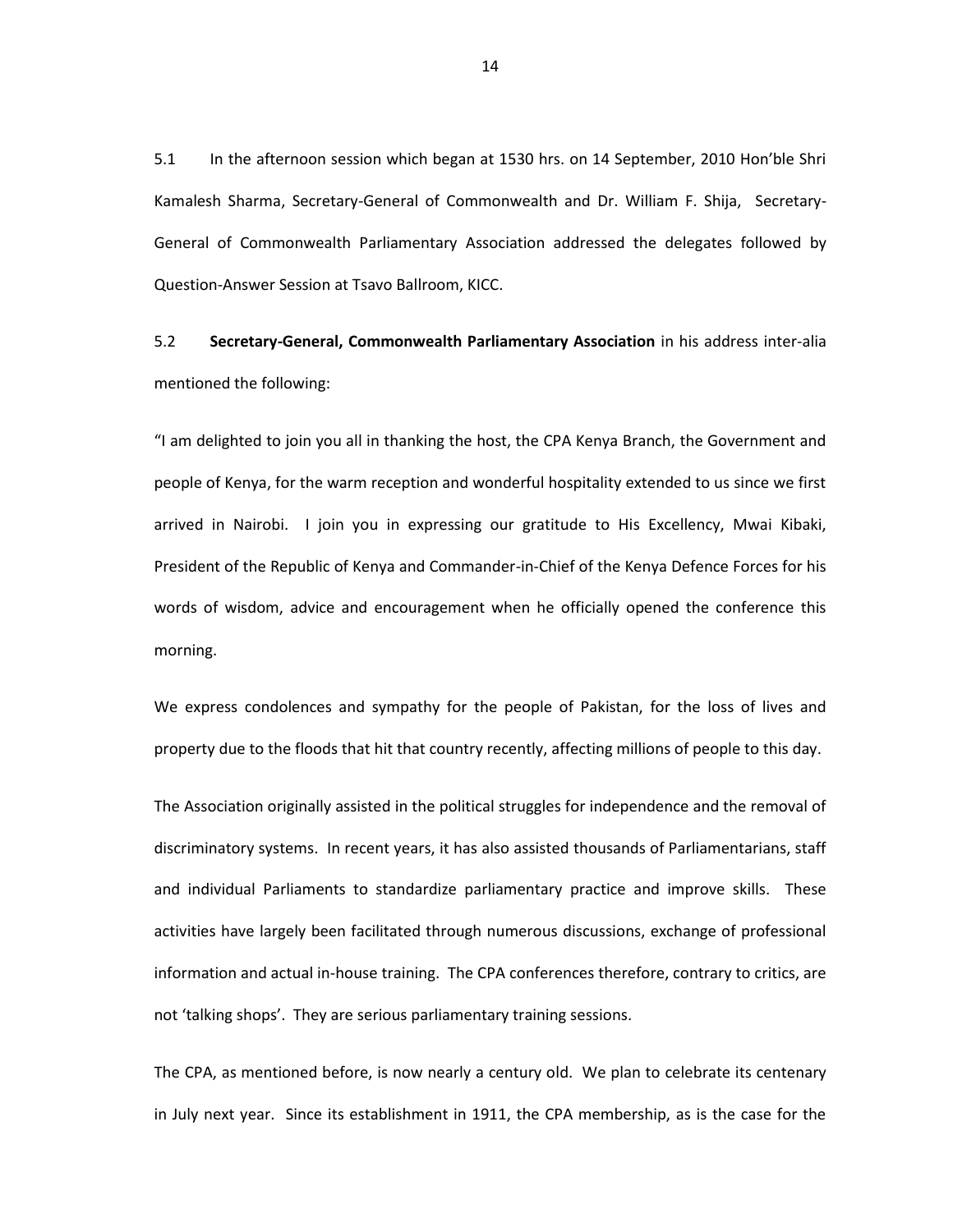entire Commonwealth, has increased, with a corresponding change in character and the manner in which the Association carries its mandate. This means that the character of the Association has been determined by the winds of change. This factor has led the Executive Committee to approve a new CPA logo to conform to the concept of the century old activities through the winds of change, which again, will be witnessed in the future.

We at the Secretariat will always continue to proactively propose programmes we believe will benefit members and parliamentary staff."

5.3 **Secretary-General, Commonwealth** in his address inter-alia stated that the Commonwealth of values; the Commonwealth that moves with its times; the Commonwealth of the vulnerable; the Commonwealth of partnership: this Commonwealth has been true to its core, yet it has always evolved. And I do believe that it has fulfilled the implausibly prescient hope of King George-VI, who in 1949 reconstituted the Association. He further mentioned "we are here today because the Commonwealth is a mighty cause, and a "great global good". Yet it has no inherent right to think that it can and will remain so, without constant questioning and constant renewal. There are very real areas of expectation from the inter-governmental Commonwealth, and we are the first to acknowledge them. The CPA is one of the oldest Commonwealth Organisations. It is older, as we have seen, than the modern intergovernmental Commonwealth itself. Yet it, too, like any other body, has to keep its credentials burnished. It too, is tasked with maximizing its impact, its networks, and its profile. The potential we see in this room-in which an organization with 16000 members has assembled representatives of its 175 national, state, provincial and territorial Parliaments – is formidable. The fact that it is bound by the same democratic values makes this community one of huge potential, another "global good". So the challenge for the Commonwealth Parliamentary community in its 100<sup>th</sup> year – just as the challenge already issued to the wider Commonwealth in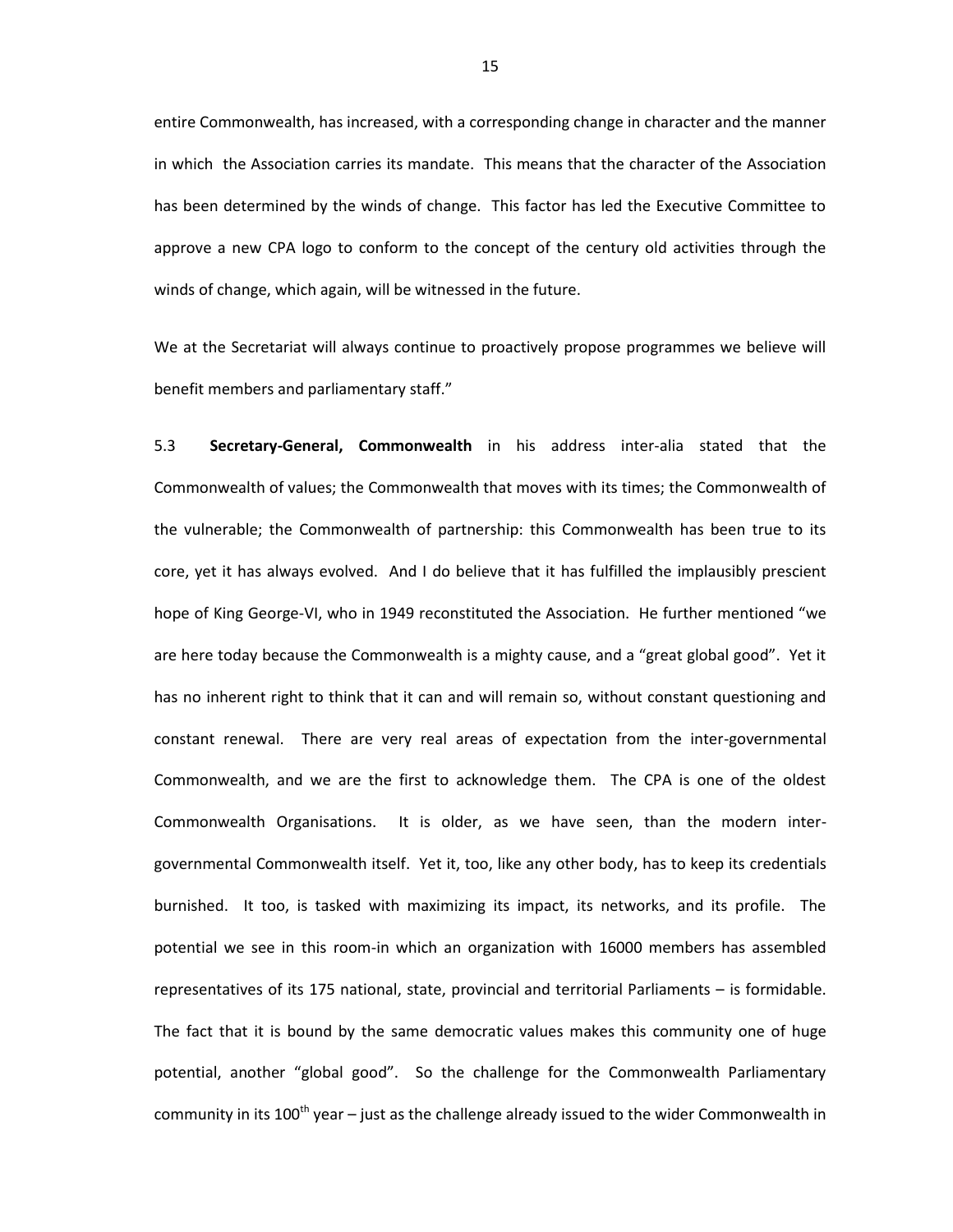its  $61<sup>st</sup>$  – is to define how that potential can best be realized. Invaluable though it is, especially as a chance for peer-to-peer exchange and support, this Commonwealth Parliamentary Conference is but one small part of the power and potential of your own networks. Your strength is your numbers, and the quality of the experience you bring and share, about the things which matter to you most. Whether a Parliament sits for 100 days of the year, or 200, whether it is the 700 – plus MPs in the two houses of the Indian Parliament, or the 10 members in the single chamber in Tuvalu, whether it is a national assembly in a Caribbean State or a regional one like the East African Legislative Assembly, whether half of its members are women (as they are in Rwanda), or a third, or a quarter, whether there is a sizeable majority in a country like Mozambique, or a majority of one in our most recently elected parliament in Australia. In each, it is essentially the same in spirit. So democracy is always recognizable and the journey of democracy pushes onwards. I cannot but reflect that in some of the Commonwealth's oldest and strongest democracies – take Australia, Canada, India and the U.K. – no single party has won a majority at the last election. Yet the business of democracy and government countinues. Coalitions – and political give and take are themselves and increasingly important and evolving feature of the democratic culture. The Commonwealth remains a partner for all and the foundations of our Principles should be held firm. Our Principles should be held sacrosanct. The culture of parliamentary democracy defines this Commonwealth and at every turn we reaffirm it. We are tenacious in defending it, but so too are we affirmative in supporting our members' efforts to strengthen it, and indeed sometimes to return to the democratic path when they have strayed from it. Trinidad CHOGM in 2009 established an Eminent Persons Group to examine how to increase the involvement of the Commonwealth family in a more coherent partnership to enhance Commonwealth understanding CHOGM must agree any changes to its relations with other organizations; but peer to peer support is seen as an essential part of Commonwealth cooperation.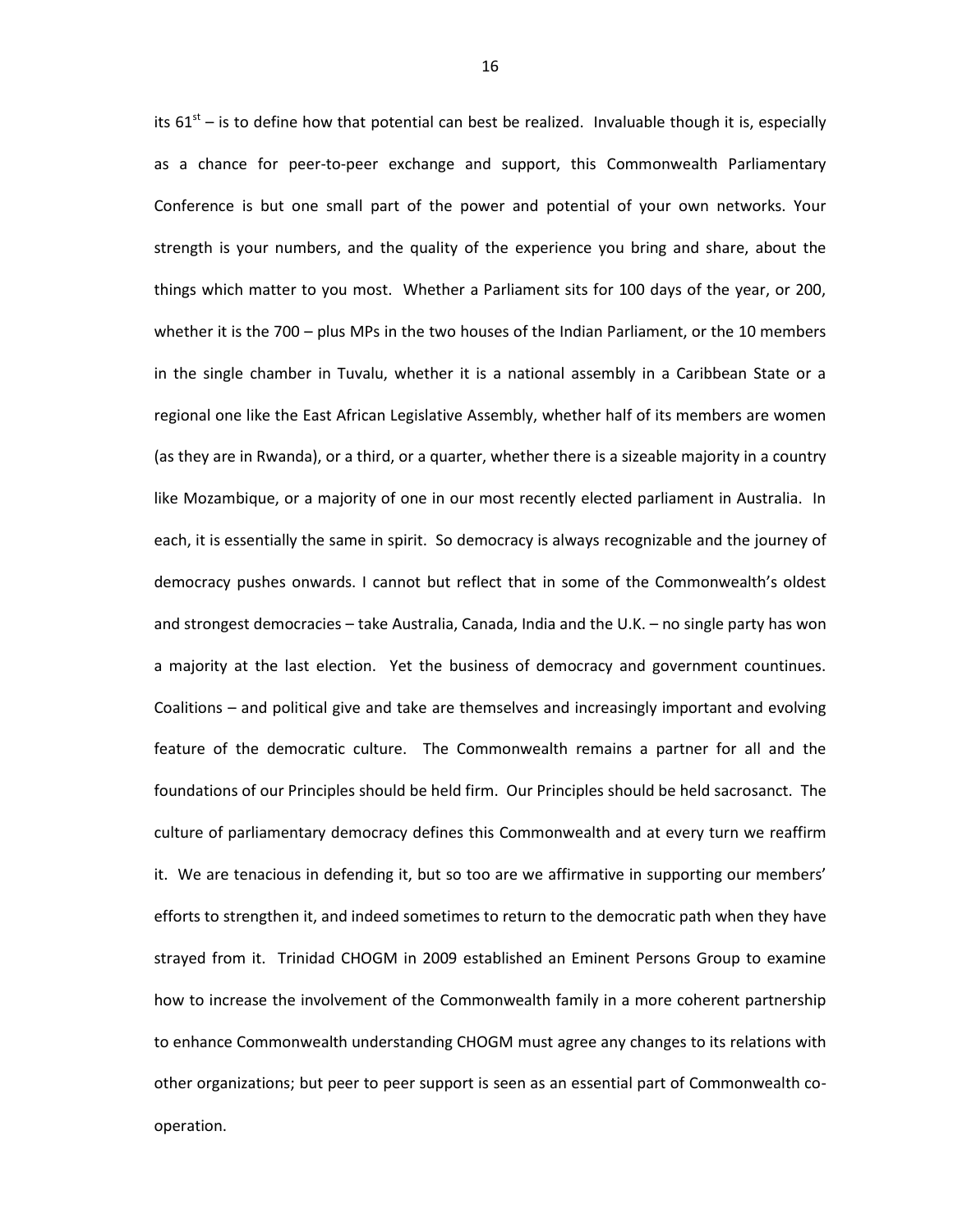5.4 Following their addresses the Secretaries-General responded to a series of questions and comments from members on the role of the Commonwealth and the CPA in election observation, relations between inter-parliamentarian and inter-governmental commonwealth, flood relief in Pakistan and support for democratic development.

5.5 The delegates from India Union Branch attended all the other Workshops and Plenary Sessions and got opportunities to participate in the deliberations as follows:-

| SI.<br>No. | Name of Delegate | <b>Workshop/Plenary</b>                                                          |  |
|------------|------------------|----------------------------------------------------------------------------------|--|
| 1.         |                  | Smt. Harsimrat Kaur Badal, MP, Lok Workshop 'A': The Role of Parliament in Peace |  |
|            | Sabha            | Building: The Case of Kenya in Addressing                                        |  |
|            |                  | Post-Election Violence in 2008.                                                  |  |

2. Shri Ishwar Das Rohani, Hon'ble **Workshop 'B':** The Role of Parliamentarians in Speaker, Madhya Pradesh Vidhan Natural Disaster Management. Sabha

3. Shri Harin Pathak, MP Lok Sabha, **Workshop 'C':** Energy and Environment: **(Lead Speaker)** Achieving Sustainable Development

4. Shri Moinul Hassan, MP, Rajya Sabha **Workshop 'D':** Parliament, Accountability and Role of Internet Governance in Strengthening Oversight.

5. Shri R.C. Debnath, Hon'ble Speaker, **Workshop 'E':** The Role of Parliamentarians in Tripura Vidhan Sabha Facilitating Grassroots Projects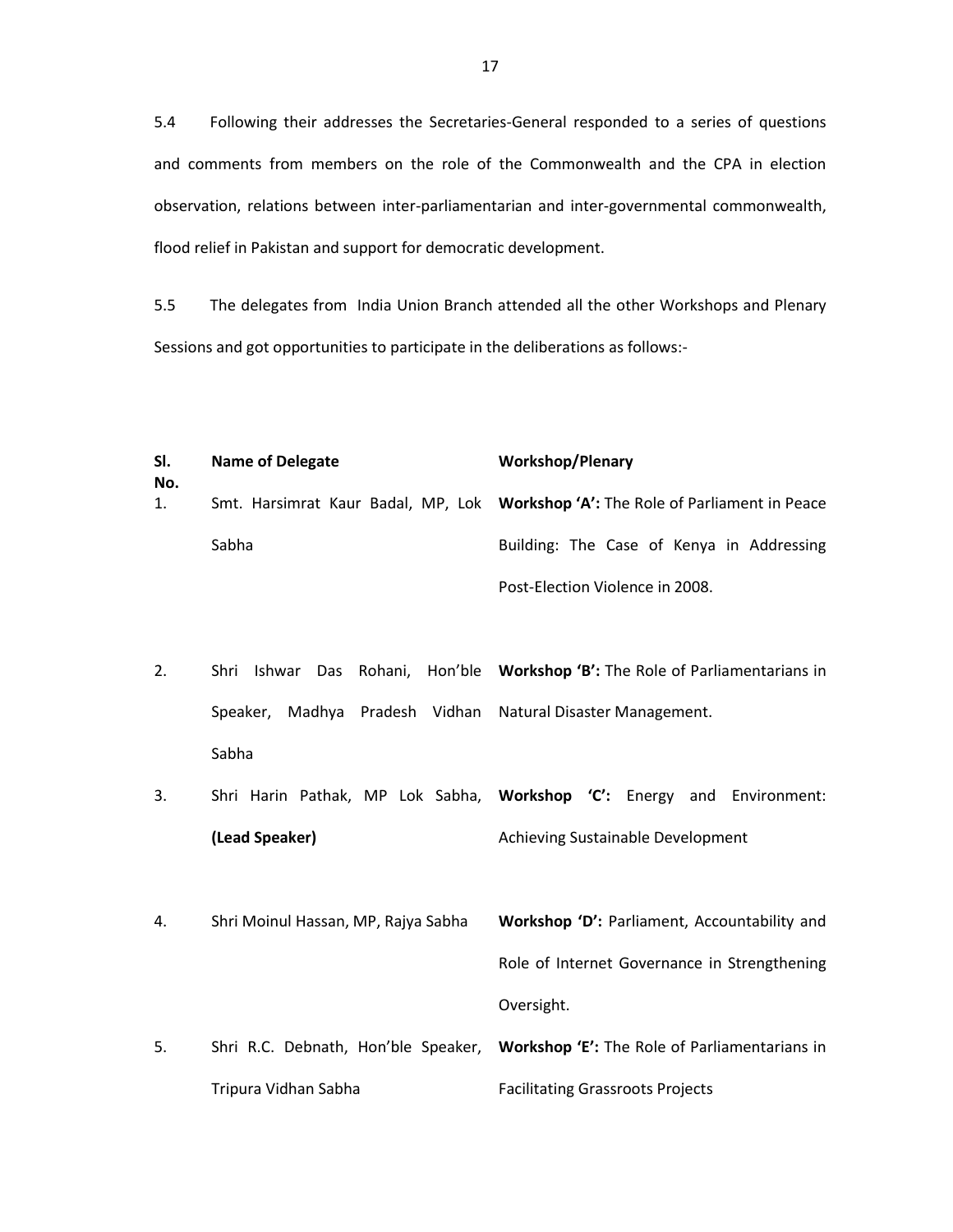- 6. Shri Harin Pathak, MP Lok Sabha **Workshop 'F':** The Role of Parliamentarians in the Protection of Migrant Workers
- 7. Smt. Harsimrat Kaur Badal, MP Lok **Workshop 'G':** The Global Water and Food Sabha Crisis
- 8. Smt. Meira Kumar, Hon'ble Speaker, **Workshop 'H':** How prepared is the Lok Sabha Commonwealth for the emerging New World Economic Order?
- 9. Shri Moinul Hassan, MP Rajya Sabha **Final Plenary:** Commonwealth Initiatives in Handling Migration Issues.

5.6 **Hon'ble Speaker, Lok Sabha and Executive Committee Member from India Region Smt. Meira Kumar was the Lead Speaker in Workshop 'H' on 'How prepared is the Commonwealth for the emerging New World Economic Order?' held on 17 September, 2010**

**Smt. Meira Kumar** articulated the contributory factors upon which the development of emerging new world economic order (ENWEO) was anchored. She emphasized that after global crisis, which was less severely felt by Less Developed Countries, more successful developing countries particularly in Latin America and Asia buoyed by the rapid growth in their workforce and technology gained higher levels of economic performance that have led to a considerable shift in the balance in economic powers. She made the following suggestions on how prepared the Commonwealth was in responding to this new alignment:

- 1. The Commonwealth countries need to consider assessing their degree of preparedness. This exercise should be country-specific;
- 2. We should redesign our development planning strategies to ensure they give priority to addressing the socio-economic problems;

18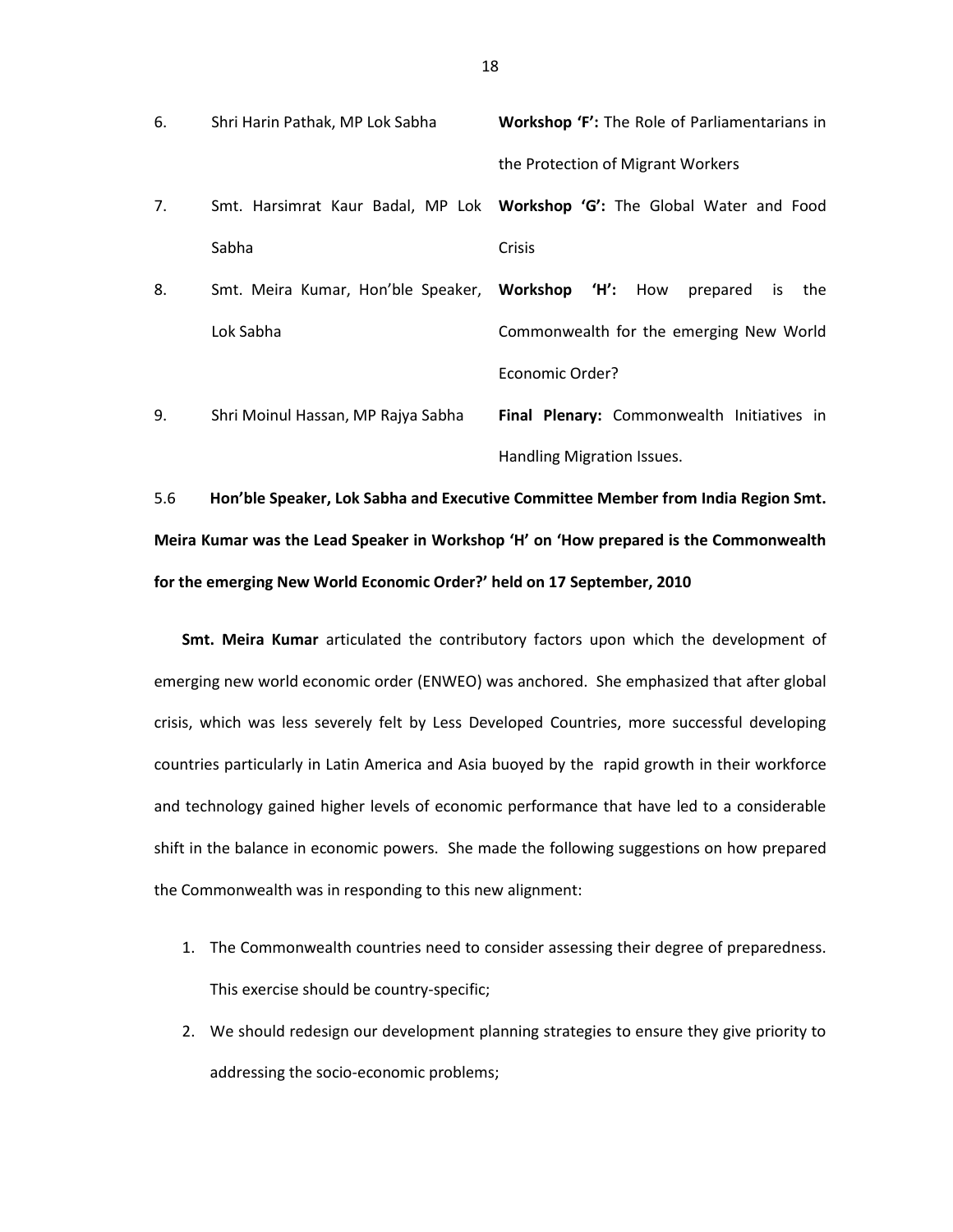- 3. Provide enabling environments, formulate and legislate social policies which will create desirable conditions for continuous human development;
- 4. Plan with the reality that national economies are getting increasingly inter-dependent, and also affect the performance of local economies; and
- 5. Developing countries should emphasize on boosting the people's earning capacities and promoting appropriate economic activities which would give entrepreneurs comparative advantage, particularly: increasing government spending in supporting exporters; credit facilities to micro and medium enterprises; enhance safety nets to the rural poor, review salaries of public service employees; strengthen financial regulatory systems for banks and improve flow of funds from the private sector to productive sectors.

Participants agreed to focus on achieving the Millennium Development Goals MDGs, stemming human trafficking and enforcing peer-review mechanism as benchmarks for promoting democracy. The need to increase Canada's presence in Africa, embracing competition, creativity and networking was imperative for mutual benefits.

While concluding, Hon. Keith Flax reiterated that the G20 bloc had the potential to facilitate trade in the Commonwealth. The task ahead was how to overcome WTO's challenges. He called on the Commonwealth countries to position themselves to benefit from the ENWEO.

5.7 In **Workshop 'A'** on the subject **The Role of Parliament in Peace Building: The Case of Kenya in Addressing Post-Election Violence in 2008**. Primarily addressed their post election violence which led to property destruction and claimed 1300 lives. There was consensus that inter-ethnic conflicts were universal phenomena that was neither new to Kenya nor to other democracies. The Kenyan Parliament earned an admirable achievement by playing a dynamic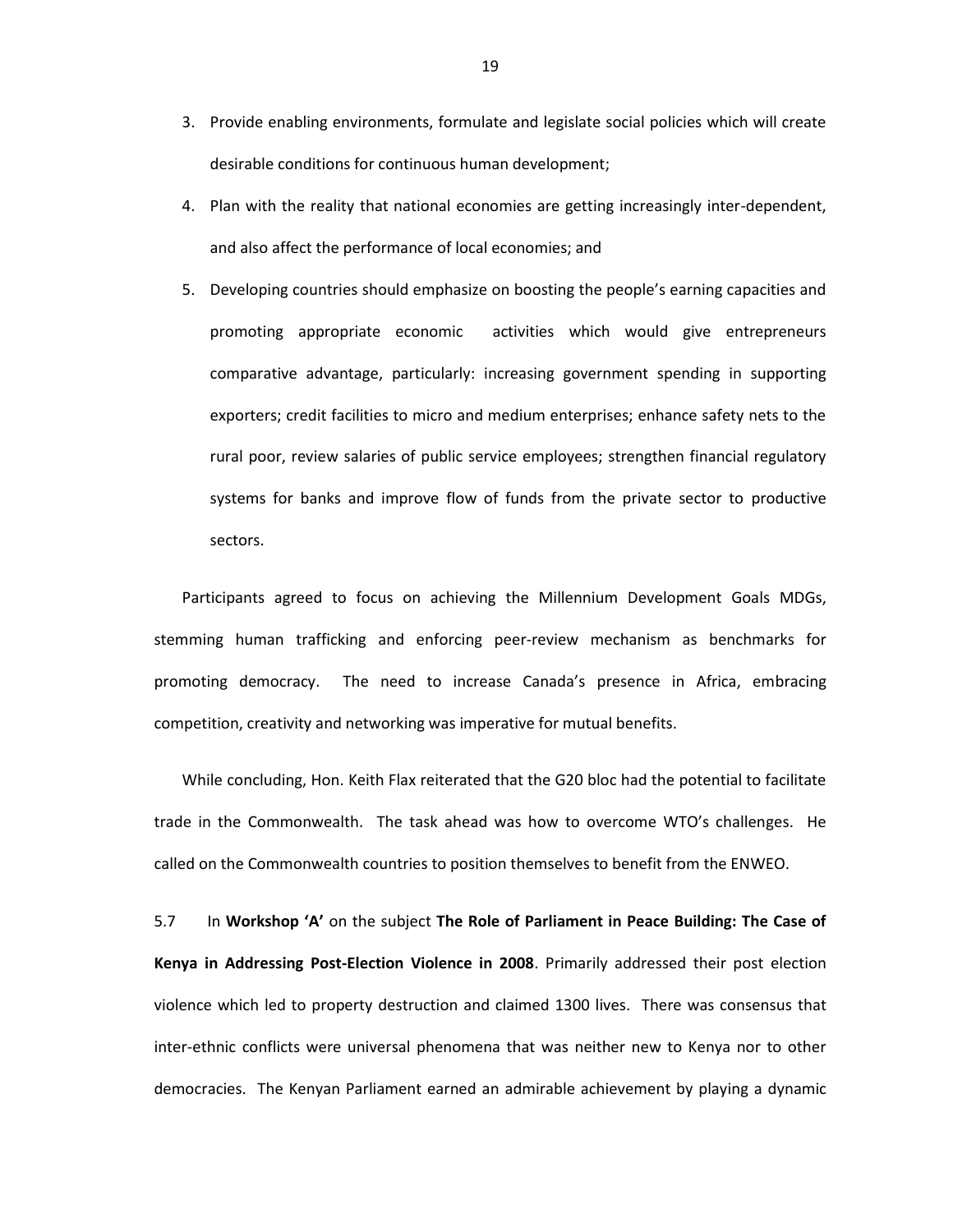role of passing several laws to bring about peace and political stability during the 2008 postelection violence.

5.8 In **Workshop 'B'** on the subject **The Role of Parliamentarians in Natural Disaster Management** the Hon'ble Shri Ishwar Das Rohani, MLA, Speaker of Madhya Pradesh Legislative Assembly, questioned the role of Parliamentarians towards the preparation for managing disasters. He said that although we could not totally eliminate disasters, we could still reduce its devastation to a greater extent. He reiterated that a Parliamentarian's first and foremost duty was to look after the wellbeing of their constituency in and outside the Parliament. He added that the policies and programme of the Parliamentarians would always focus on the legislation related to placing an embankment between the potential disasters and its precautions. Hon. Shri Dharam Lal Kaushik, Speaker of the Chhattisgarh Legislative Assembly, informed the group that India had always been vulnerable to natural disasters like floods, droughts, cyclones, earthquakes and landslides. The earthquake in 1993, the super cyclone in Orissa in 1999, the earthquake in Gujarat, Bhuj, and the Tsunami in the southern part of India in 2004 resulted in hundreds of deaths, injuries, damage of infrastructure and assets causing substantial economic losses.

5.9 In **Workshop 'C'** on the subject **Energy and Environment: Achieving Sustainable Development** Shri Harin Pathak, MP, said that climate change was a serious environmental problem facing the world today and scientific evidence showed that it was a consequence of reckless human economic activities involving the burning of fossil fuels resulting into global warming. It was time for the international community to find effective methods of reducing the emission of greenhouse gases (GHGs) in order to reduce their concentration in the atmosphere and stabilize global warming. Developing countries were mentioned to have the burden of poverty and socio-economic underdevelopment and with the responsibility of poverty

20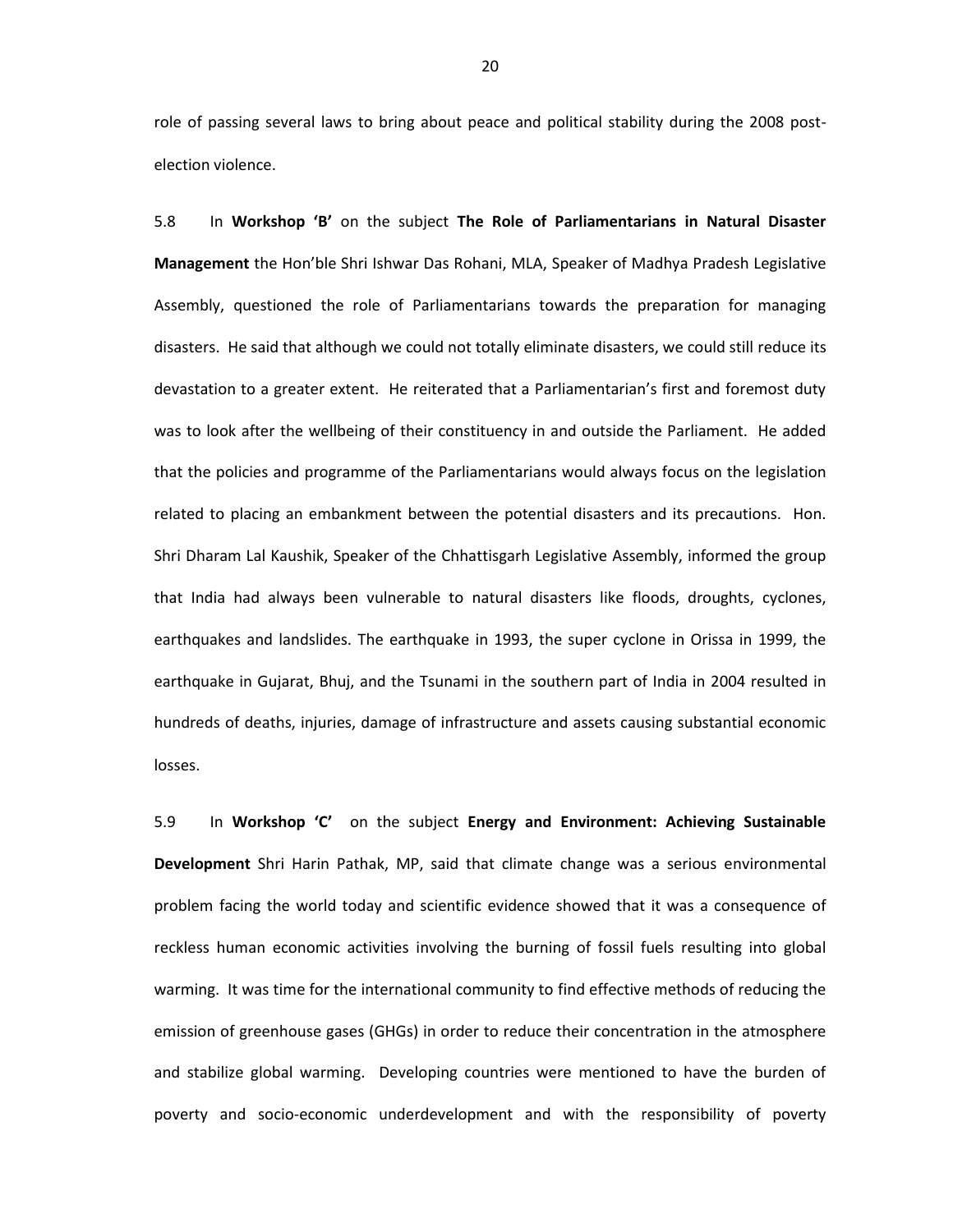alleviation and economic development to raise the standard of living; the emission level of developing countries was bound to rise. This could however change by strategizing development efforts to consume less energy options and clean technology. He also reported that an important component of the strategy for clean development at the international level was said to be the Clean Development Mechanism (CDM) under the Kyoto Protocol that created a viable way of financing renewable energy projects.

5.10 In **Workshop 'D'** on the subject **Parliament, Accountability and Role of Internet Governance in Strengthening Oversight** most speakers including shri Moinul Hassan, MP, Rajya Sabha emphasized the importance of information technology as a means to enhance transparency and act as a deterrent to corruption. Speakers in the Workshop also discussed the challenges of use of the internet in overseeing policies and programmes related to poverty, infrastructure issues, age and low access.

5.11 In **Workshop 'E'** on the subject **The Role of Parliamentarians in Facilitating Grassroots Projects** participants including Hon'ble Shri R.C. Debnath, Speaker, Tripura Legislative Assembly hailed the role played by Parliamentarians in facilitating grassroots projects. They urged the Commonwealth Parliamentary Association to publish information on the best practices in the use of constituency development funds in various countries. It should share knowledge to create Benchmarks on the subject. Participants argued that, although grassroots projects may be seen as political tools and may be unpopular with some aid donors, their significance in creating equity amongst all Members of Parliament in representation was enormous.

5.12 In **Workshop 'F'** on the subject **The Role of Parliamentarians in the Protection of Migrant Workers** Shri Harin Pathak, MP, Lok Sabha stated that migrant workers was not a topic but a critical issue. He was concerned that even with numerous conventions, problems faced by migrant workers still existed and governments and MPs had to look deeper into the problems of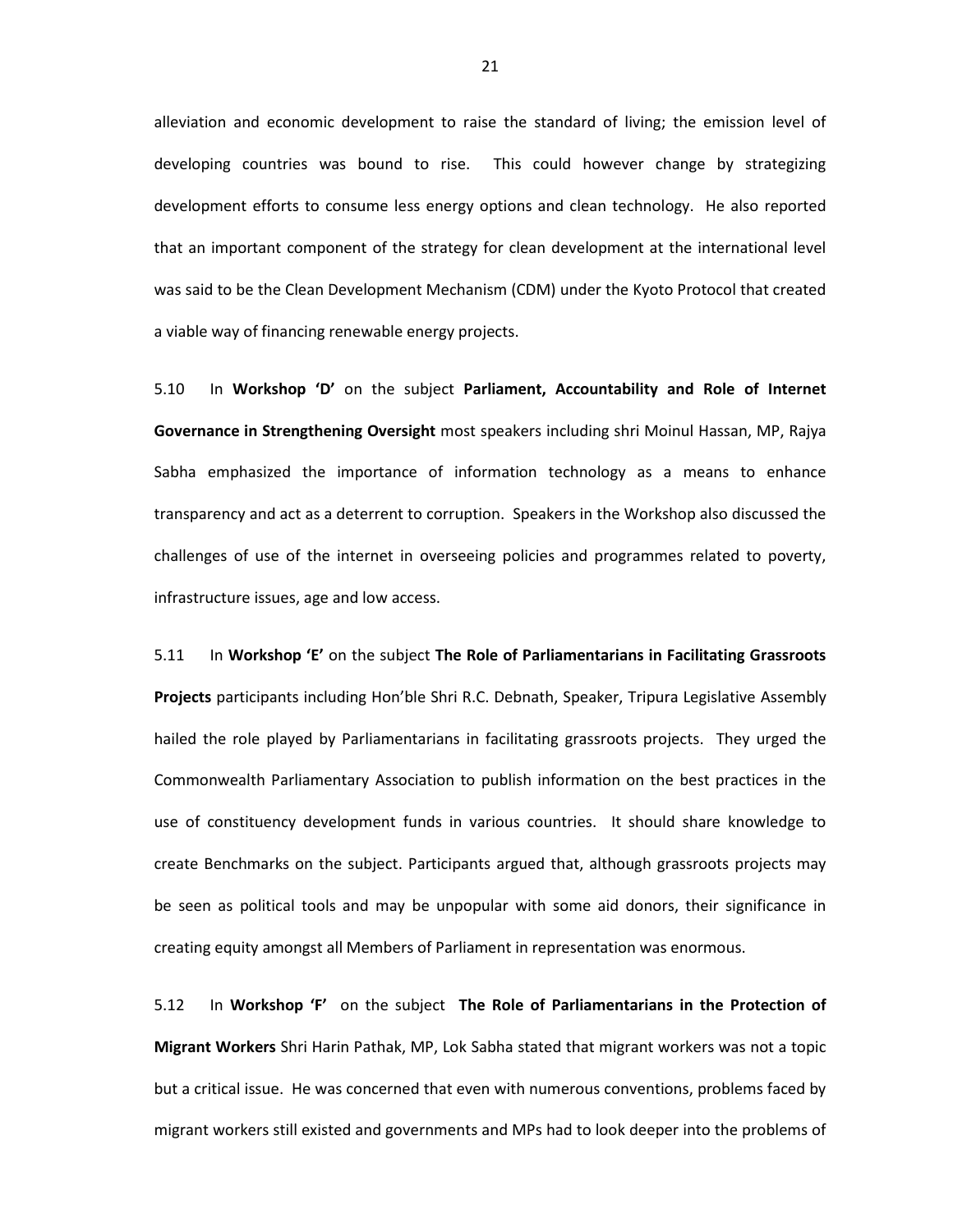migrant workers. Even with masses of rules and regulations, the focus of MPs had to be on humanitarian grounds and migrant workers must be treated fairly and respected. He felt that even illegal migrants had to be resettled and rehabilitated but not mishandled.

5.13 Smt. Harsimrat Kaur Badal, MP, Lok Sabha participated in **Workshop 'G'** on the subject **The Global Water and Food Crisis.** There was therefore a general consensus that there was no substitute for water – the very substance of life itself and it was central to any programme that had the objective of reducing poverty. Finally, there was also a consensus on the need to set up a task force to come up with a strategy on the way forward and implementing the resolutions arrived at during the CPA conference. This was imperative in order to avoid the issues raised from being just a mere talk show.

#### **Plenary Session-II: Commonwealth initiatives in Handling Migration Issues**

5.14 Arguments for and against free migration, both legal and illegal, were voiced by lead speakers as some focused on the protection of the rights of migrant workers while others expressed concerns about the effects of migrants on small communities and on each society's culture and values. There was agreement, however, on the need for international co-operation and collaboration to ensure that migration is managed properly in a globalized world where the movement of people is posing problems for all states. Migration was seen as beneficial by providing needed labour and exposing people to new culture which enrich societies. But it was also seen as a threat to the resources, cultures and values of the receiving countries, and it was acknowledged that a brain drain to the developed world could hinder development in poorer countries. Helping all countries to develop was seen as a long term solution which would reduce the need for people to migrate to improve their lives. International and bilateral strategies, with the Commonwealth in a key role, were seen by all speakers as the most effective short term way to manage migration, including containing the illegal movement and trafficking of people,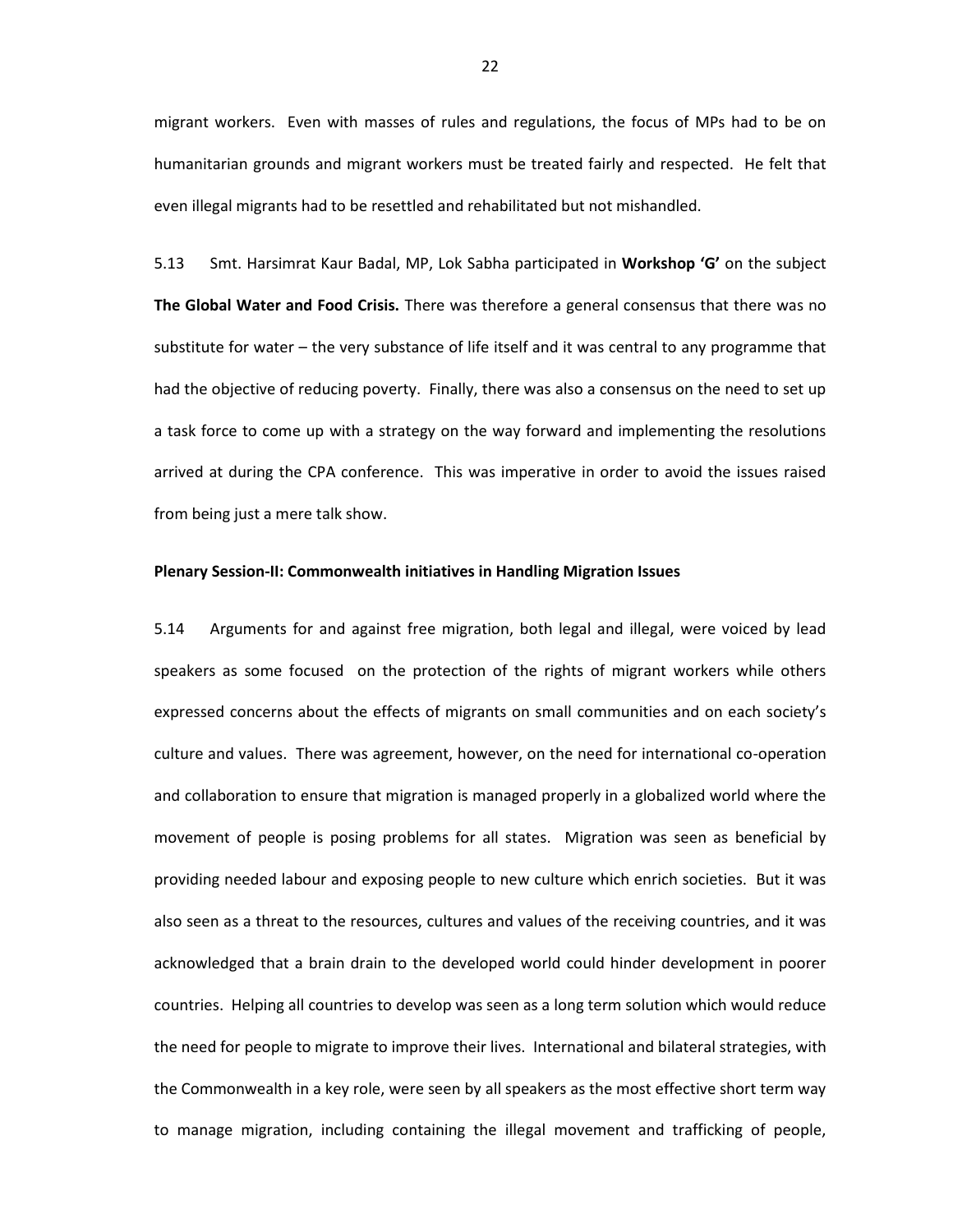protecting migrants from exploitation, protecting small states, examining the reasons for domestic controls on migration and harmonizing all domestic laws.

Shri Moinul Hassan, MP, Rajya Sabha and several other delegates from State CPA Branches of India Region also participated in various Workshops and Plenary sessions besides those mentioned above.

### **6. CPA General Assembly**

**6.1** The CPA General Assembly meeting was held at Tsavo Ballroom at KICC on 18 September, 2010 from 9.00 hours onwards. Dignitaries on the dais were;

- (i) Hon. Kenneth Marende, EGH, MP, President of CPA and Speaker of the National Assembly, Kenya;
- (ii) Rt. Hon. John Bercow, MP, Vice-President of CPA and Speaker of the House of Commons, United Kingdom;
- (iii) Y.B. Dato' Seri Mohd. Shafie bin Apdal, MP & Chairperson, CPA Executive Committee and Minister of Rural and Regional development, Malaysia;
- (iv) Hon. Kathleen Casey, MLA and Vice Chairperson of CPA Executive Committee and Speaker of the Legislative Assembly, Prince Edward Island;
- (v) Hon. Hashim Abdul Halim, MLA, Treasurer of CPA and Speaker of the Legislative Assembly of West Bengal, India;
- (vi) Hon. Amina Abdallah, MP, Kenya & President of CWP.
- (vii) Ms. Kashmala Tariq, MNA, Pakistan & Chairperson of CWP;
- (viii) Dr. William F. Shija, Secretary-General, CPA and
- (ix) Mr. David Broom, Director of Finance and Accounts, CPA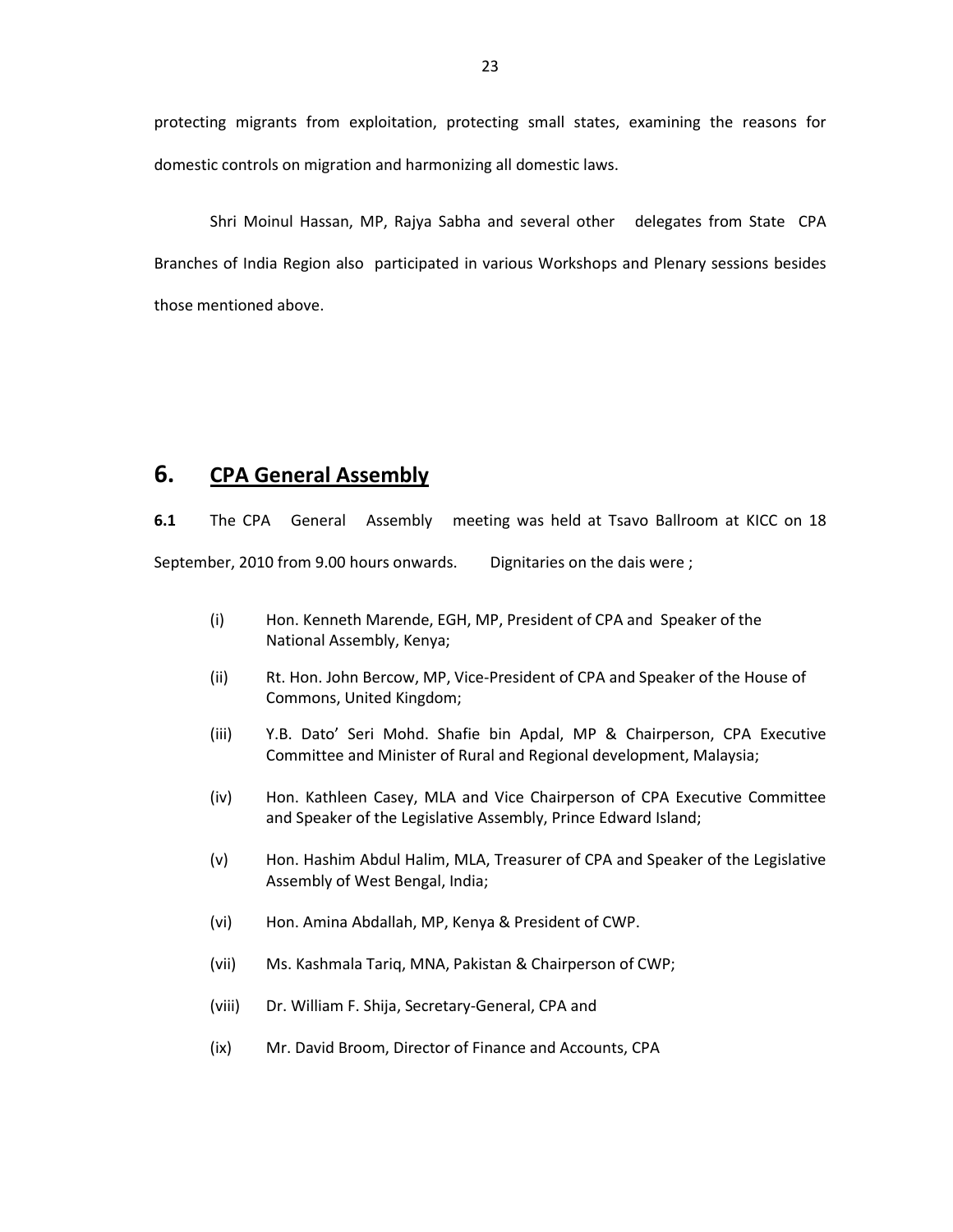Agenda of the meeting is placed below. (Annexure- ii). The General Assembly approved/noted/disposed of various items of the agenda.

6.2 The General Assembly elected Sardar Harmohinder Singh Chattha, Speaker, Haryana Vidhan Sabha as Regional Representative in the CPA Executive Committee on expiration of term of Shri Uday Narayan Choudhary, Speaker, Bihar Vidhan Sabha.

6.3 As Sri Lanka is to host the  $58<sup>th</sup>$  Commonwealth Parliamentary Conference in 2012. Hon'ble Chamal Rajapakasa, Speaker, Parliament of Sri Lanka was elected, vice-president of CPA.

6.4 Another important event of the General Assembly was the extension of the term of current Secretary General of CPA, Dr. William F. Shija for 2012-2016. The proposal for appointing him for the second term in the office was brought before the Executive Committee in Swaziland where his extension was agreed upon and recommended to the General Assembly. The General Assembly accordingly approved the extension of Secretary General CPA for another term 2012-2016.

6.5 General Assembly also agreed unanimously that Rwanda should join the CPA as of 1 January, 2011. It may be mentioned that Rwanda became the  $54<sup>th</sup>$  Member of the Commonwealth at the November CHOGM in Trinidad & Tobago. The CPA General Assembly accepted the Rwanda Parliament resolution to join the CPA which had been passed on  $24<sup>th</sup>$ March, 2009 at a joint sitting of the Country's Senate and Chamber of deputies.

### **7. Closing Ceremony**

Closing Ceremony was held soon after the Plenary Session-II which began at 1130 hours onwards on 18 September, 2010 in Tsavo Ballroom, KICC.

### **8. Meetings of the Indian Delegation**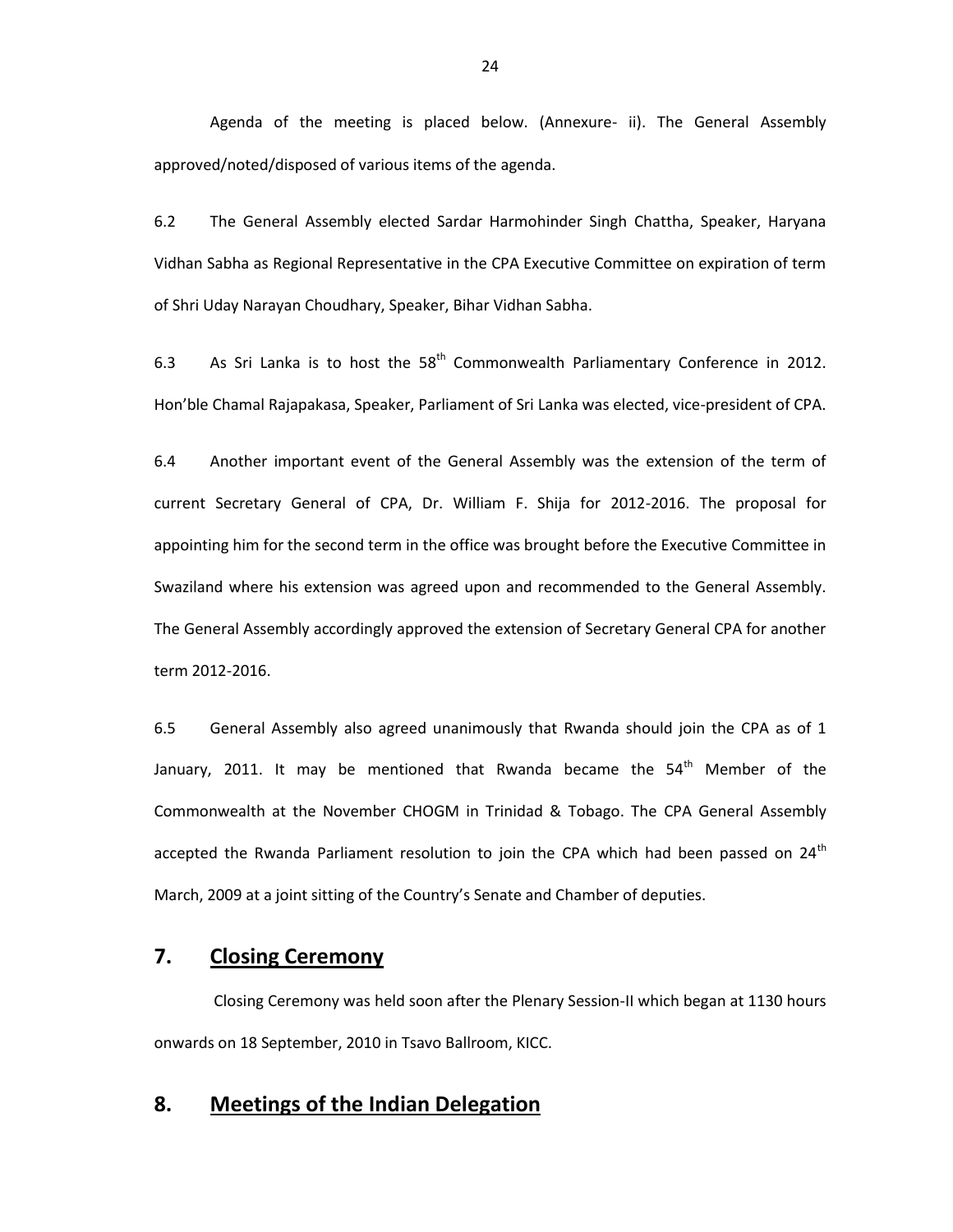Meeting of the Executive Committee of India Region and **India** Region group meeting was held at Aberdares Room, KICC, Nairobi, Kenya on Tuesday, 14<sup>th</sup> September, 2010 during the 56<sup>th</sup> Commonwealth Parliamentary Conference. Hon'ble Speaker, Lok Sabha chaired the meeting. Hon'ble Speaker briefed the delegates inter-alia about the programme and procedures for participation in the Conference and also about the regional events to be held in India. Minutes of both the meetings were prepared and have been placed in the Branch after due approval.

### **9. Society of Clerks at the Table**

The meeting of the Society of Clerks at the Table was held on 17 and 18 September, 2010 at Tsavo A Leuana, KICC. Useful discussions were held on various organizational and procedural matters. In the Meeting Shri P.D.T. Achary, the then Secretary-General, Lok Sabha presented a paper on 'Recent Changes in India Region since September, 2009'. Dr. V.K. Agnihotri, Secretary-General, Rajya Sabha made a presentation on 'Question Time: Making it Efficient & Effective'. Breakfast meeting of the Regional Secretaries was held at 730 hours on 14 September, 2010. The then Secretary-General, Lok Sabha and Regional Secretary, CPA India Region Shri P.D.T. Achary attended the meeting and apprised the other regional Secretaries about the CPA activities in the CPA India Region.

### **10. Conference Tour**

Two day long pre-conference tour on 15-16 September, 2010 were held to various tourist destinations. Overnight stay in respective lodges and hotels were made.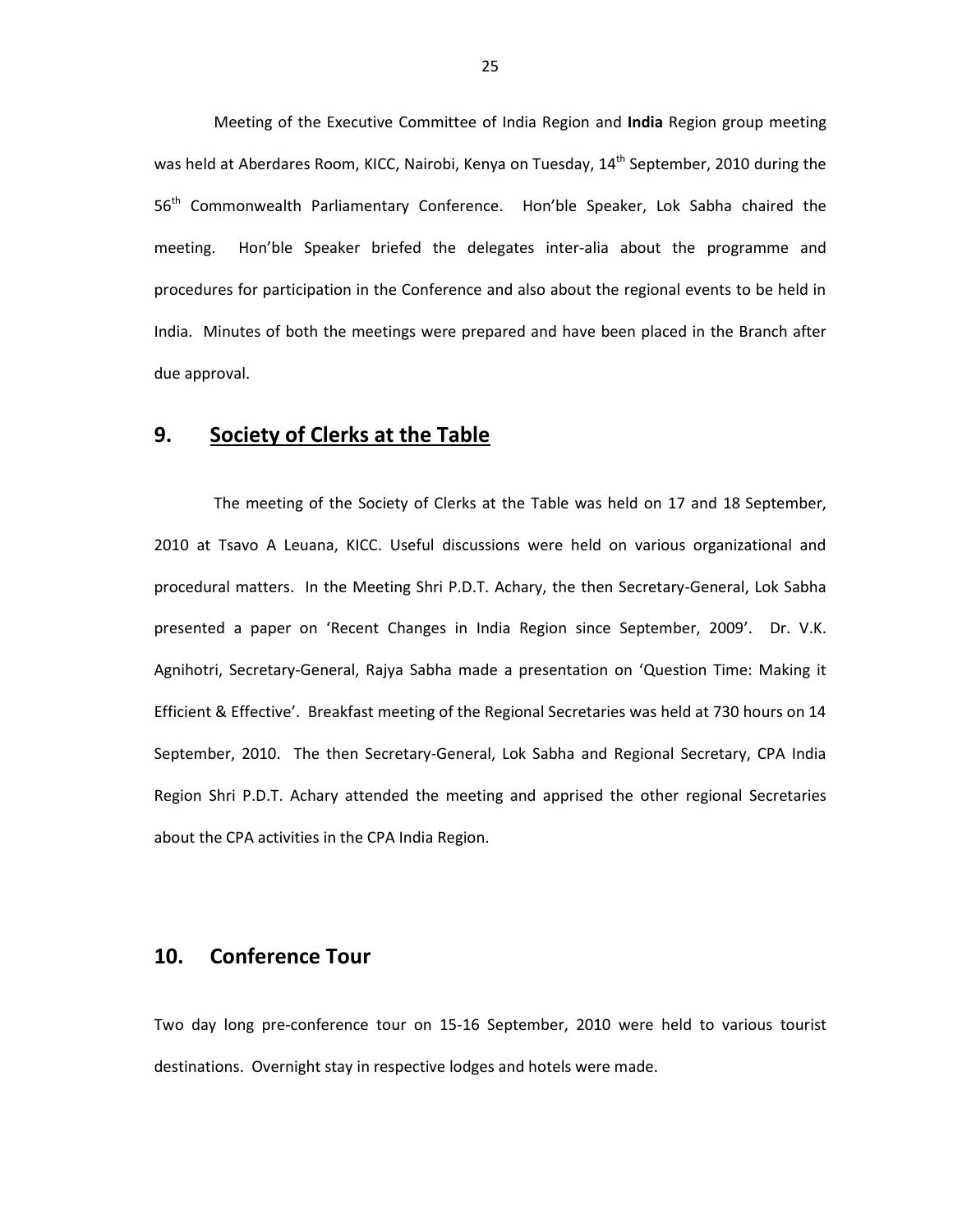### **11. Social Functions**

Lunches/Dinners were hosted by the following dignitaries:

**11 September, 2010:** Dinner hosted by the Deputy Speaker of the Kenya National Assembly, Hon. Farah Maalim, EGH, MP.

**13 September, 2010:** Reception and Dinner hosted by the CWP President hon. Amina Abdallah, MP

#### **17 September, 2010:**

- o Reception and Dinner hosted by Hon. Kenneth Marende, EGH, MP, Speaker of the National Assembly and CPA President for Speakers and Presiding Officers and Leaders of the Delegations and their spouses.
- o Dinner hosted by Mr. Patrick Gichohi, CBS, Clerk of the National Assembly for Clerks, Secretaries and Secretaries to the Delegations and their spouses.

**19 September, 2010:** Farewell Reception and Dinner hosted by the Chairman of the National Organising Committee, Hon. David Musila, MGH, MP, Assistant Minister for Defence.

### **12. Conclusion**

All the delegates from India participated and contributed to the Conference. Documentation and logistics associated with the visit of Kenya and the work of the Indian Delegation there were meticulously planned and executed by the officers in the office of Hon'ble Speaker, Lok Sabha, Lok Sabha and Rajya Sabha Secretariats. It was well coordinated by the Officers of the Ministry of External Affairs and the High Commission of India in Kenya.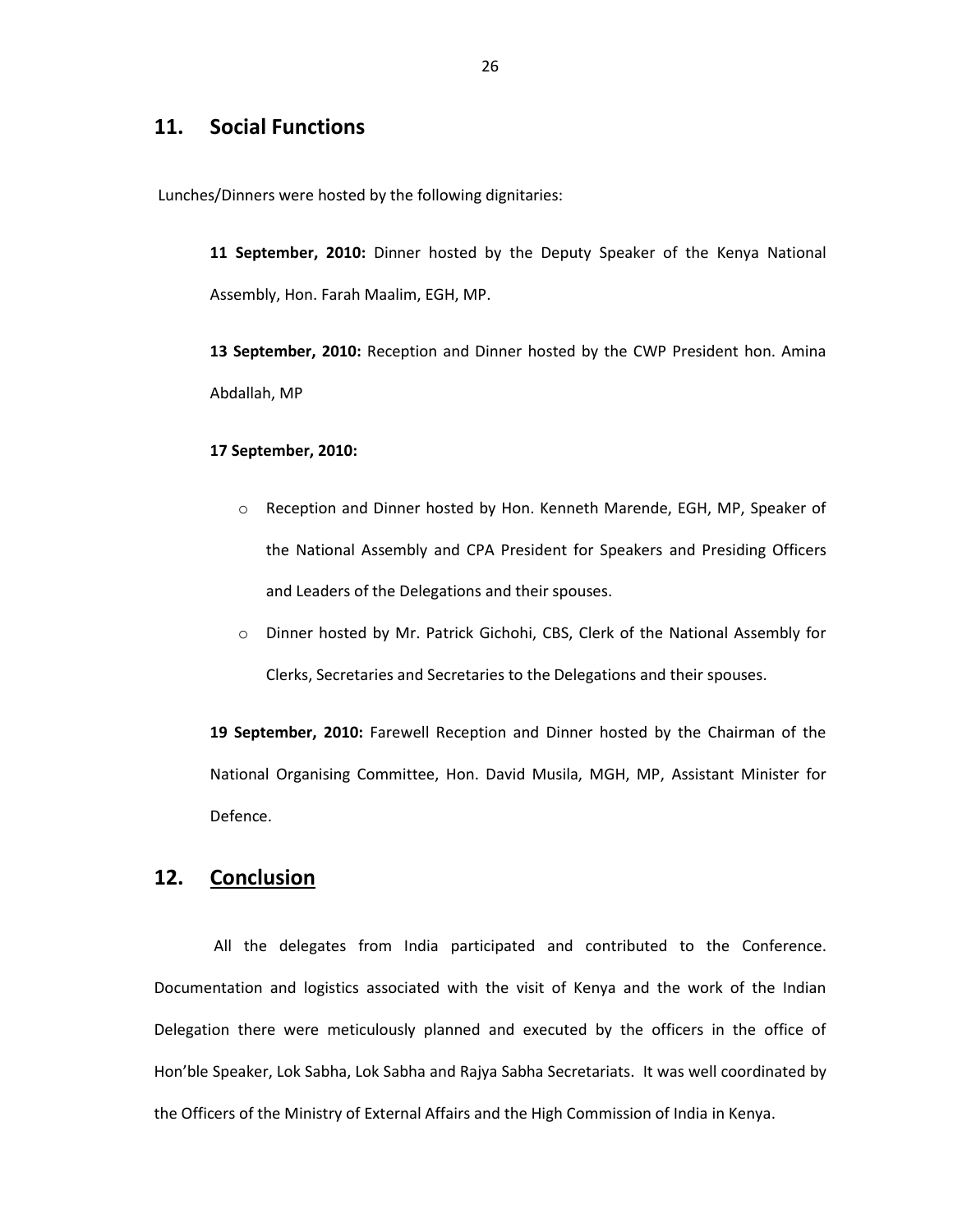**T.K. Vishwanathan Seceretary-General, Lok Sabha**

New Delhi December, 2011 Agrahayana, 1933 (Saka)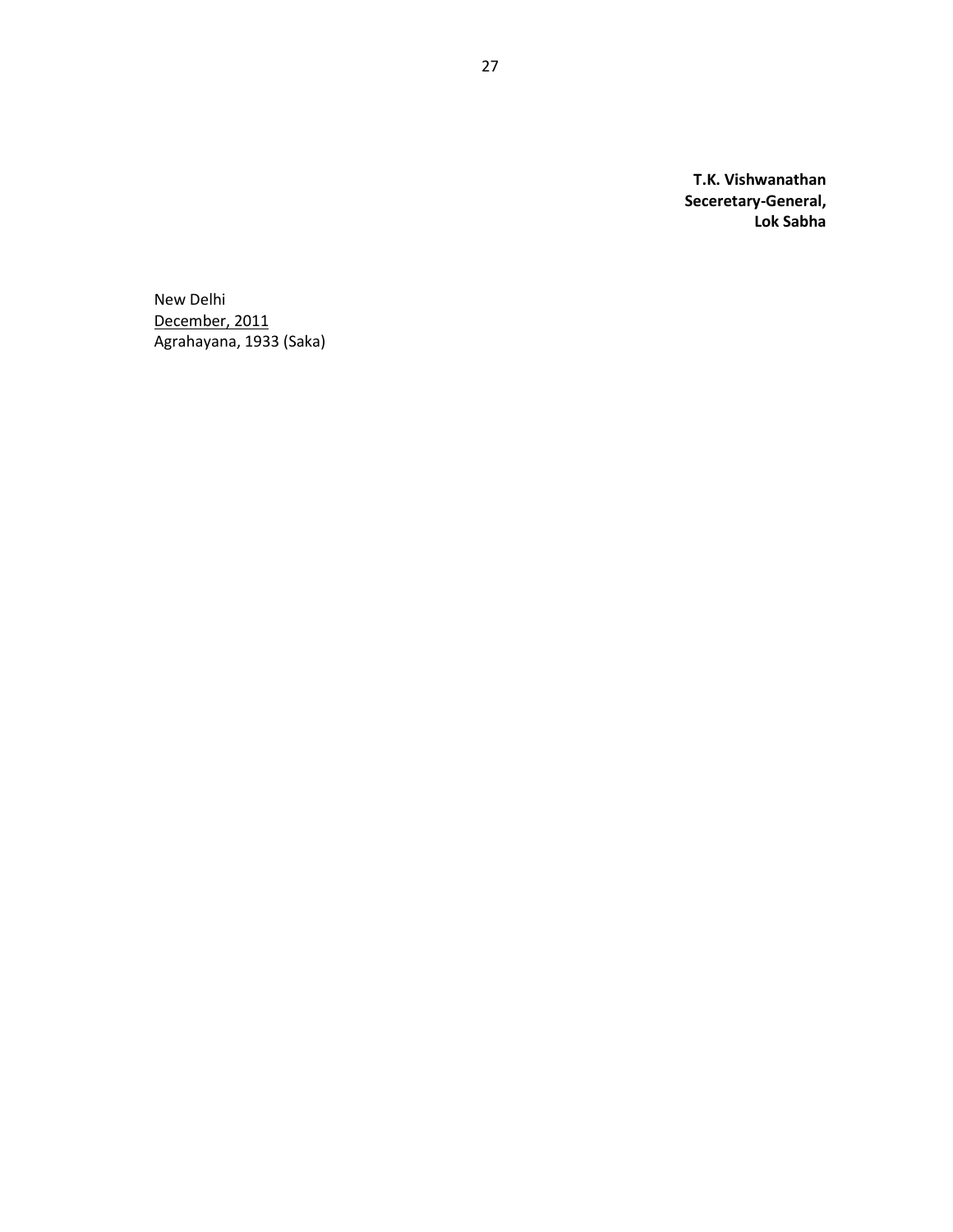#### *Annexure - I*

### **56th Commonwealth Parliamentary Conference, Nairobi, Kenya 10 – 19 September, 2010**

### **LIST OF DELEGATES FROM STATE CPA BRANCHES**

| Sl. No. | <b>Name of CPA Branch/Delegates</b>    |
|---------|----------------------------------------|
| 1.      | <b>Andhra Pradesh Branch</b>           |
|         | Dr. A Chakrapani,                      |
|         | Chairman,                              |
|         | Andhra Pradesh Legislative Council     |
| 2.      | <b>Arunachal Pradesh</b>               |
|         | Mr. Wanglin Lowangdong                 |
|         | Speaker,                               |
|         | Arunachal Pradesh Legislative Assembly |
| 3.      | <b>Assam Branch</b>                    |
|         | Shri Tanka Bahadur Rai,                |
|         | Speaker & Regional Representative      |
|         | CPA India Region                       |
|         | Smt. Pranatee Phukan,                  |
|         | Deputy Speaker,                        |
|         | Assam Legislative Assembly             |
| 4.      | <b>Bihar Branch</b>                    |
|         | <b>Not attended</b>                    |
| 5.      | <b>Chhattisgarh Branch</b>             |
|         | Shri Dharam Lal Kaushik                |
|         | Speaker,                               |
|         | Chhatisgarh Legislative Assembly       |
| 6.      | <b>Goa Branch</b>                      |
|         | Shri Pratapsingh Raoji Rane,           |
|         | Speaker,                               |
|         | Goa Legislative Assembly               |
| 7.      | <b>Gujarat Branch</b>                  |
|         | <b>Not attended</b>                    |
| 8.      | Haryana Branch                         |
|         | Sardar Harmohinder Singh Chattha,      |
|         | Speaker,                               |
|         | Haryana Legislative Assembly           |
|         |                                        |
|         |                                        |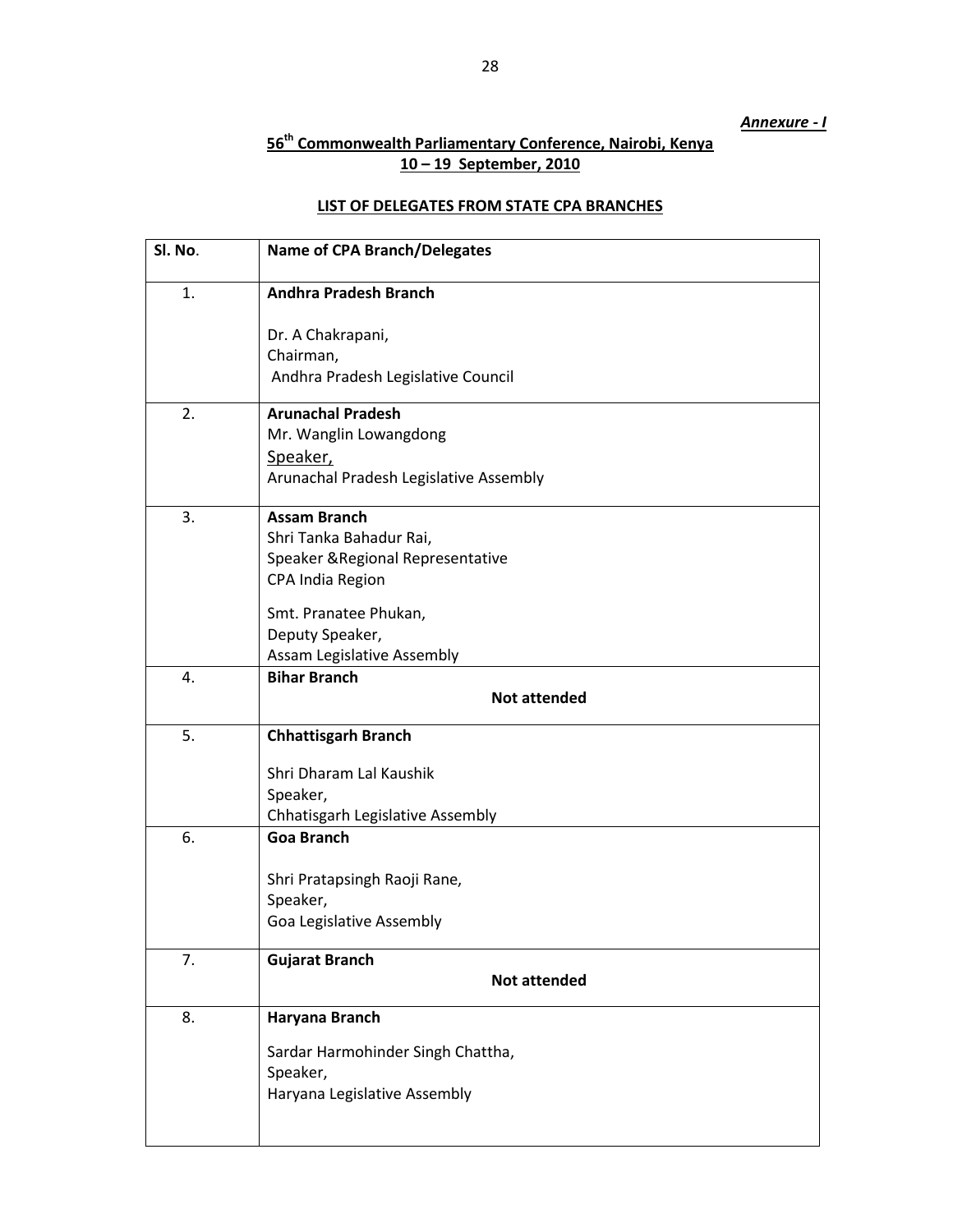| 9.  | <b>Himachal Pradesh Branch</b>                  |
|-----|-------------------------------------------------|
|     |                                                 |
|     | Shri Tulsi Ram Sharma,<br>Speaker,              |
|     | Himachal Pradesh Legislative Assembly           |
|     |                                                 |
| 10. | <b>Jammu and Kashmir Branch</b>                 |
|     | Shri S. Arvinder Singh Micky,                   |
|     | Chairman,                                       |
|     | Jammu and Kashmir Legislative Council           |
| 11. | <b>Jharkhand Branch</b>                         |
|     | <b>Not attended</b>                             |
|     |                                                 |
| 12. | <b>Karnataka Branch</b>                         |
|     | Shri K. G. Bopaiah,,                            |
|     | Speaker,                                        |
|     | Karnataka Legislative Assembly                  |
|     | <b>Kerala Branch</b>                            |
| 13. |                                                 |
|     | Shti K. Radhakrishnan,                          |
|     | Speaker,                                        |
|     | Kerala Legislative Assembly                     |
| 14. | <b>Madhya Pradesh Branch</b>                    |
|     |                                                 |
|     | Shri Ishwar Das Rohani,                         |
|     | Speaker,<br>Madhya Pradesh Legislative Assembly |
|     |                                                 |
| 15. | <b>Maharashtra Branch</b>                       |
|     | <b>Not attended</b>                             |
| 16. | <b>Manipur Bran</b>                             |
|     | <b>Not attended</b>                             |
| 17. | Meghalaya Branch                                |
|     | Shri Charles Pyngrope,                          |
|     | Speaker,<br>Meghalaya Legislative Assembly      |
|     |                                                 |
| 18. | <b>Mizoram Branch</b>                           |
|     | Mr. John Rotluangliana,                         |
|     | Deputy Speaker,                                 |
|     | Mizoram Legislative Assembly                    |
|     |                                                 |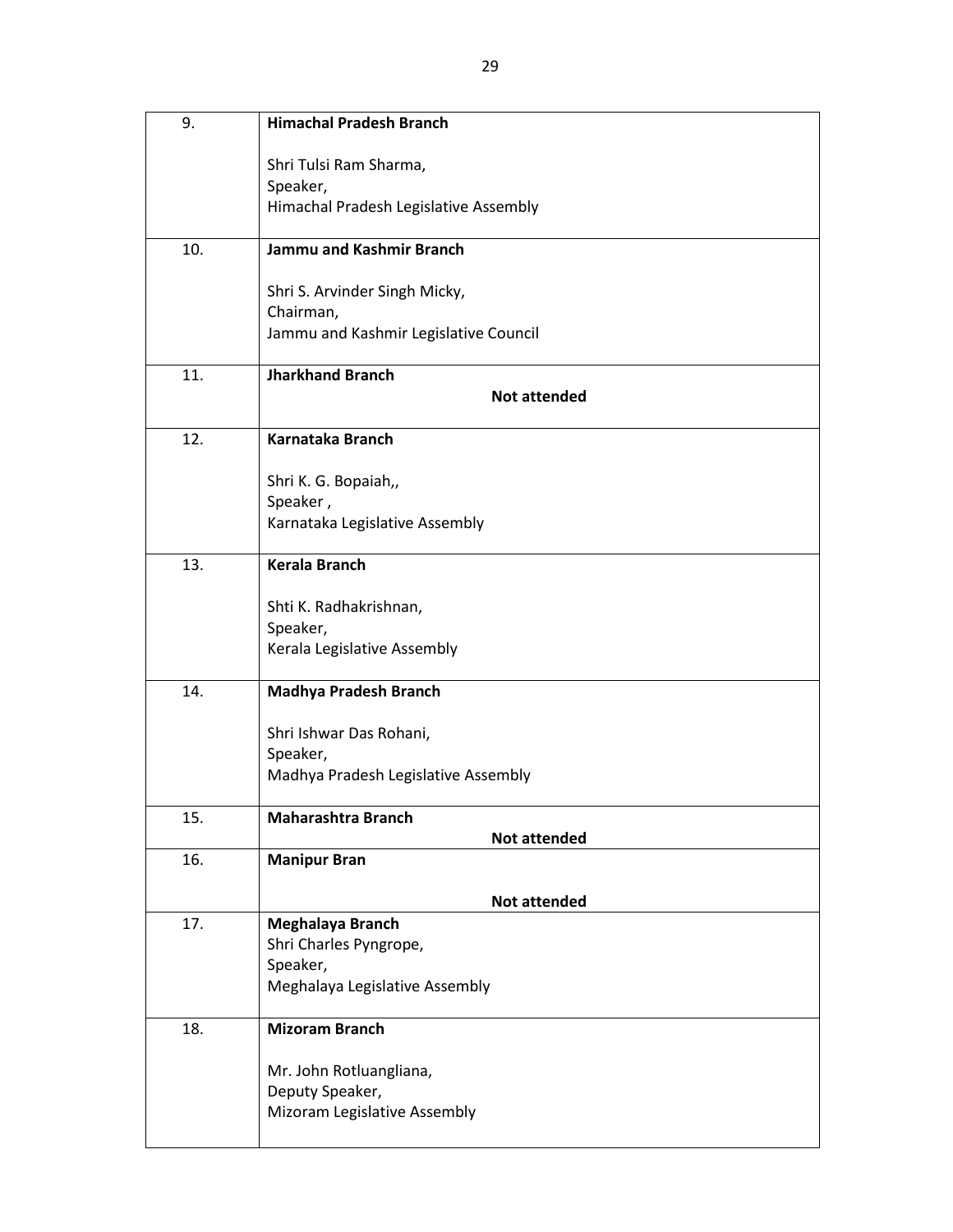| 19. | <b>Nagaland Branch</b>                  |
|-----|-----------------------------------------|
|     | Shri Kiyanilie Peseyie,                 |
|     | Speaker,                                |
|     | Nagaland Legislative Assembly           |
| 20. | <b>Orissa Branch</b>                    |
|     | Shri Pradip Kumar Amat,                 |
|     | Speaker,                                |
|     | Orissa Legislative Assembly             |
| 21. | <b>Punjab Branch</b>                    |
|     | Sardar Nirmal Singh Kahlon,             |
|     | Speaker,                                |
|     | Punjab Legislative Assembly             |
| 22. | Rajasthan Branch                        |
|     | Shri Deependra Singh Shekhawat,         |
|     | Speaker,                                |
|     | Rajasthan Legislative Assembly          |
| 23. | <b>Sikkim Branch</b>                    |
|     | Shri M.B. Dahal                         |
|     | Deputy Speaker,                         |
|     | Sikkim Legislative Assembly             |
| 24. | <b>Tamil Nadu Branch</b>                |
|     | Shri Ramiah Thevar Avudaiappan          |
|     | Speaker,                                |
|     | Tamil Nadu Legislative Assembly         |
| 25. | <b>Tripura Branch</b>                   |
|     | Shri Ramendra Chandra Debnath,          |
|     | Speaker,                                |
|     | Tripura Legislative Assembly            |
| 26. | <b>Uttarakhand Branch</b>               |
|     | Shri Harbans Kapoor,                    |
|     | Speaker,                                |
|     | <b>Uttarakhand Legislative Assembly</b> |
| 27. | <b>Uttar Pradesh Branch</b>             |
|     | <b>Not attended</b>                     |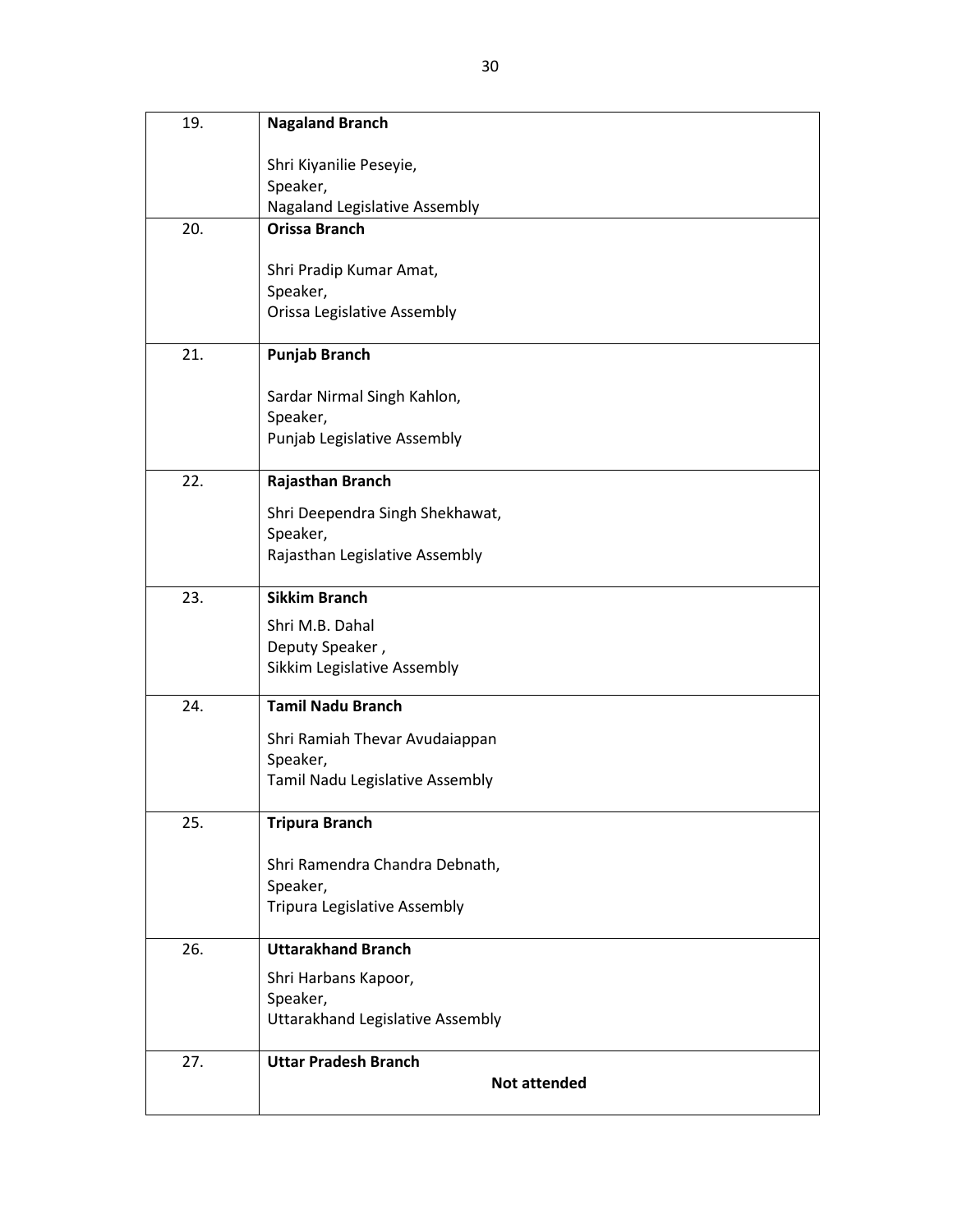| 28 | <b>West Bengal Branch</b>        |
|----|----------------------------------|
|    | Shri H.A. Halim                  |
|    | Speaker & Treasurer, CPA         |
|    | Smt. Bharati Mukherjee,          |
|    | MLA,                             |
|    | West Bengal Legislative Assembly |
|    |                                  |
| 29 | Delhi Branch                     |
|    | Dr. Yoganand Shastri,            |
|    | Speaker,                         |
|    | Delhi Legislative Assembly       |
|    |                                  |
| 30 | <b>Puducherry Branch</b>         |
|    | <b>Not attended</b>              |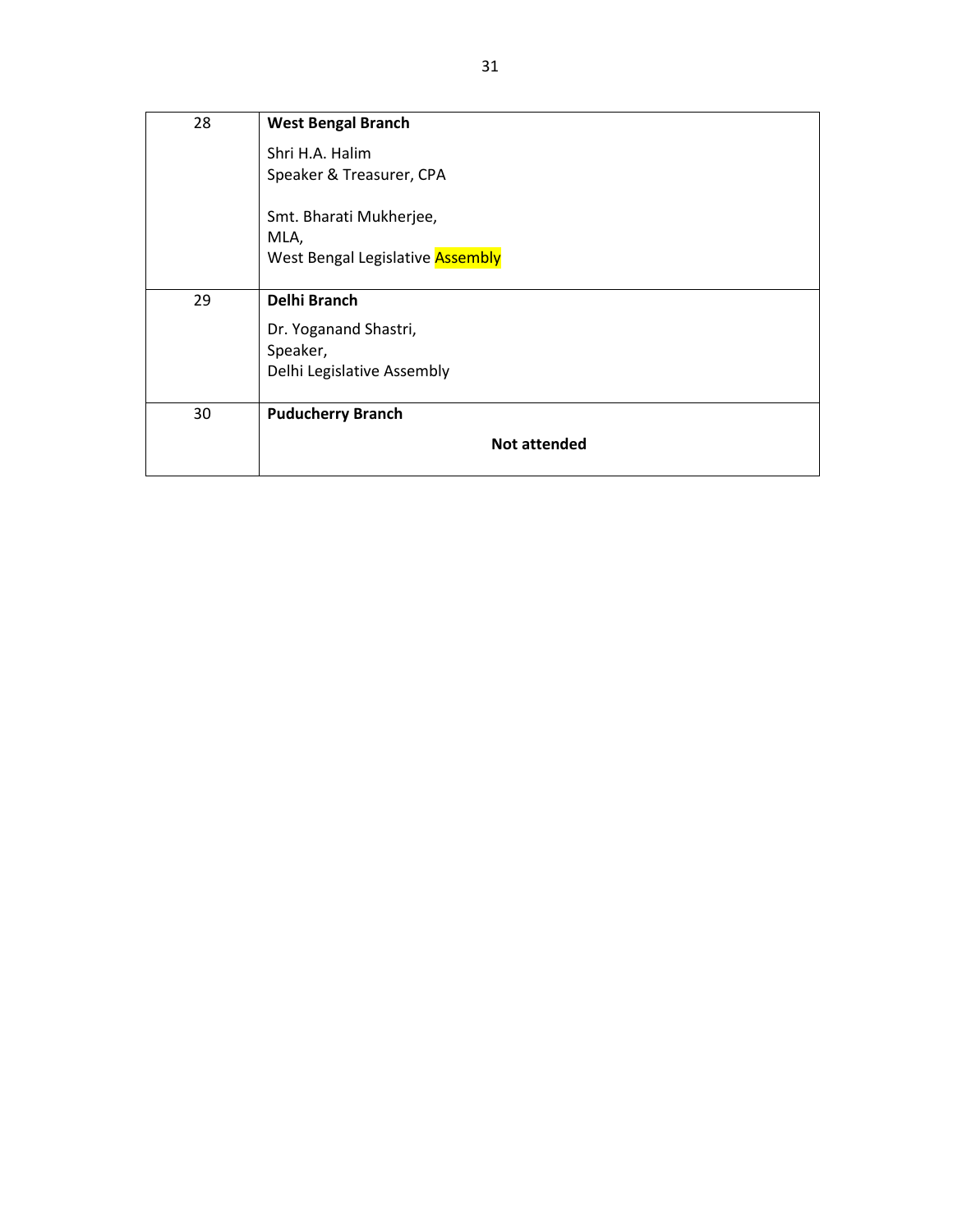### **Secretary to the delegation from State CPA Branches (Invited as part of Indian Delegation)**

- 1. Shri S.B. Patil Secretary, Karnataka Legislative Assembly
- 2. Shri A E Lotha Secretary, Nagaland Legislative Assembly
- 3. Shri Jadablal Chakraborty, Secretary, West Bengal Legislative Assembly

\_\_\_\_\_\_\_\_\_\_\_\_\_\_\_\_\_\_\_\_\_\_\_\_\_\_\_\_\_\_\_\_\_\_\_\_\_\_\_\_\_\_\_\_\_\_\_\_\_\_\_\_\_\_\_\_\_\_\_\_\_\_\_\_\_\_\_\_

### **Society of Clerks-at-the table meeting**

- 1. Shri Goverdhan Singh Secretary, Himachal Pradesh Vidhan Sabha
- 2. Shri H.R. Kuri Secretary, Rajasthan Vidhan Sabha
- 3. Shri Devendra Verma, Secretary, Chhattisgarh Legislative Assembly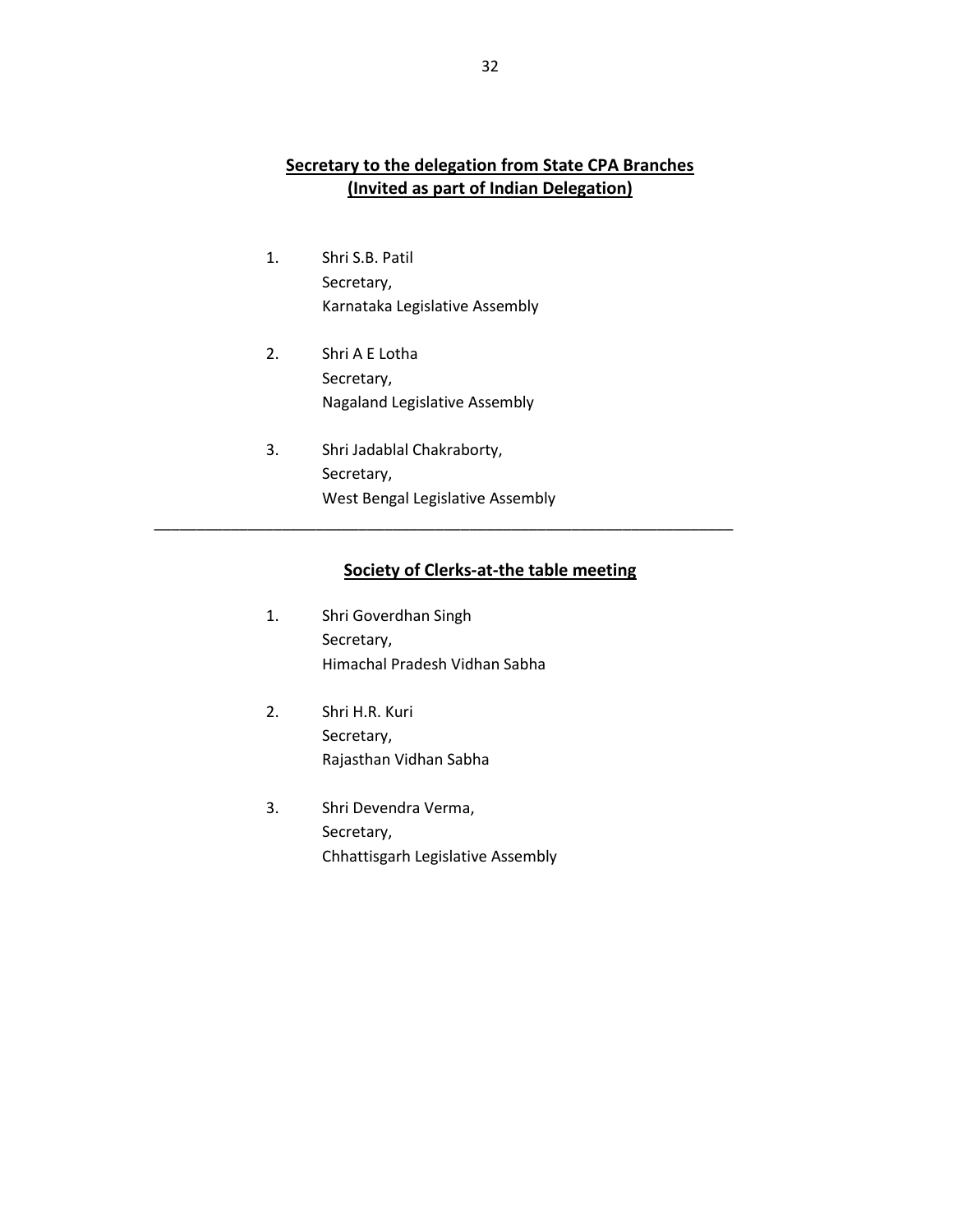*Annexure II*

# **GENERAL ASSEMBLY MEETING Kenyatta International Conference Centre Nairobi, Kenya 18 September, 2010**

### **AGENDA**

### **(Documents to be numbered to match agenda items)**

| SI.            | <b>DRAFT AGENDA</b>                                                                                                                | DOCUMENT No. *  |
|----------------|------------------------------------------------------------------------------------------------------------------------------------|-----------------|
| No.            |                                                                                                                                    |                 |
| $\mathbf{1}$   | Welcome and Opening Remarks by the President                                                                                       |                 |
| $\overline{2}$ | <b>Apologies for Absence</b>                                                                                                       |                 |
| 3              | Minutes of the Last Meeting held in Nairobi                                                                                        | GA <sub>3</sub> |
| 4              | <b>Matters arising from the Minutes</b>                                                                                            | GA <sub>4</sub> |
| 5              | <b>Reports of the Executive Committee</b>                                                                                          |                 |
|                | i) Annual Report for 2009<br>(as printed)                                                                                          | <b>GA5 (i)</b>  |
|                | ii) Interim Report for the period 1 January to 30 June, 2010                                                                       | <b>GA5 (ii)</b> |
| 6              | <b>Membership Report</b>                                                                                                           | GA <sub>6</sub> |
| $\overline{7}$ | Audited Accounts and Balance Sheet for the year ended 31<br>December 2009 to - receive                                             | GA7             |
| 8              | Membership fees for 2011 and 2012                                                                                                  | GA <sub>8</sub> |
| 9              | Budget, Estimate and Projection for 2010-12 and financial<br><b>Management Reports:</b>                                            |                 |
|                | i) CPA Secretariat Income and expenditure Accounts: 2010<br>(Updated budget); 2011 (Budgeted) and 2012 (estimated) - to<br>receive | <b>GA9(i)</b>   |